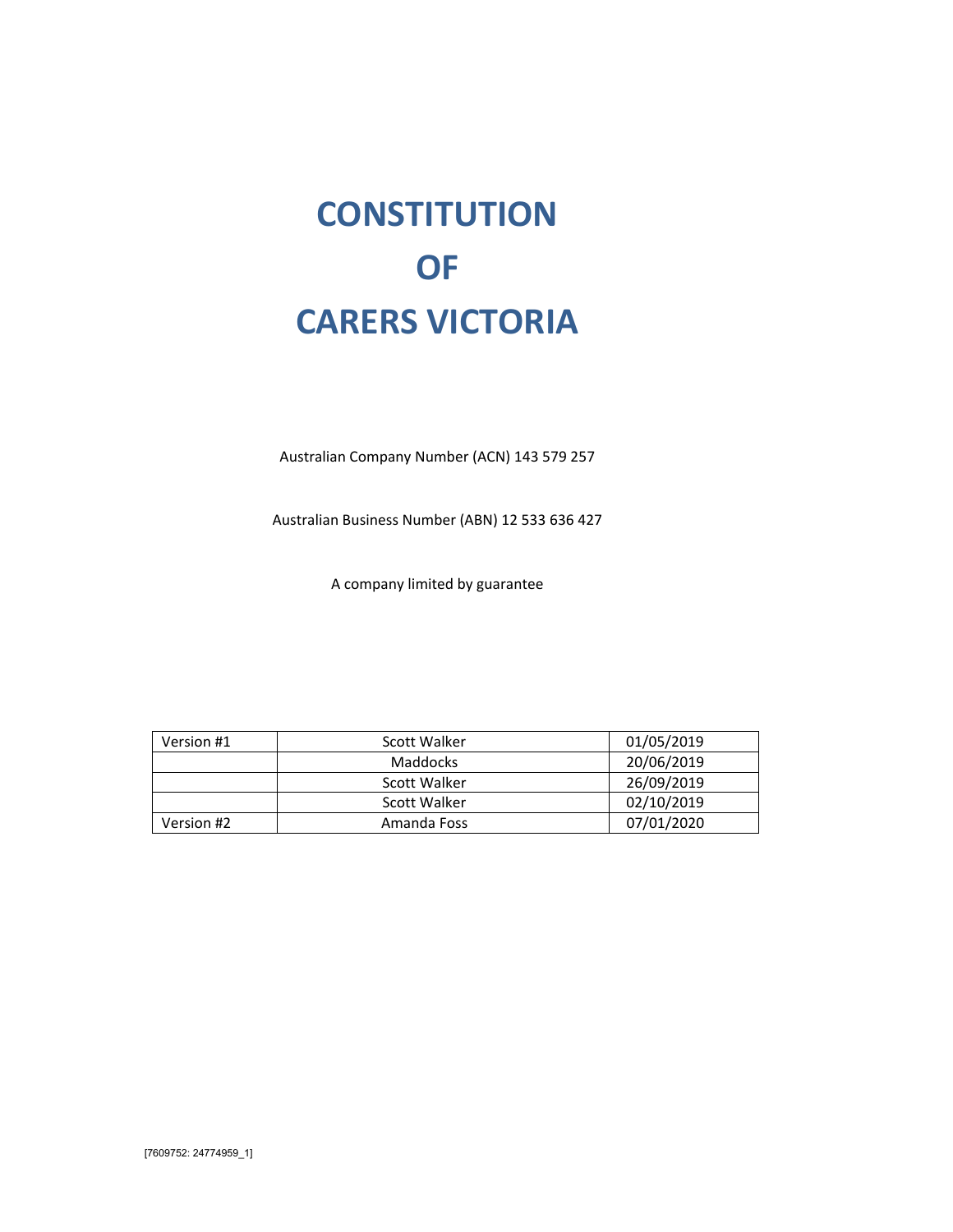# **Table of contents**

# **Preliminary**

- Name of the company
- Definitions
- Type of company
- Limited liability of Members
- The guarantee

# Objects and purposes

- Objects and purposes
- Powers
- Not‐for‐profit
- Amending the constitution

# Membership

- Membership and register of Members
- Who can be a Member?
- Category 2 Member rights
- How to become a Category 1 Member
- When a person becomes a Member
- When a person stops being a Member
- Membership fees

# General meetings of Members

- General meetings called by Directors
- Annual general meeting
- Notice of general meetings
- Quorum at general meetings
- Auditor's right to attend meetings
- Using technology to hold meetings
- Chairperson for general meetings
- Role of the chairperson
- Adjournment of meetings

# Members' resolutions and statements

- Members' resolutions and statements
- Company must give notice of proposed resolution or distribute statement

# Voting at general meetings

- How many votes a Member has
- How voting is carried out
- When and how a vote in writing must be held
- Appointment of proxy
- Voting by proxy

# Board composition and appointment of Directors

- Number of Directors
- Appointment of Directors
- Term of office
- When a Director stops being a Director
- Alternate Directors
- Payment to Directors

# The Board

- Board governance
- Office Bearers
- Duties of office bearers
- Powers of Directors
- Delegation of Directors' powers
- Execution of Documents

# **Secretary**

Appointment and role of Secretary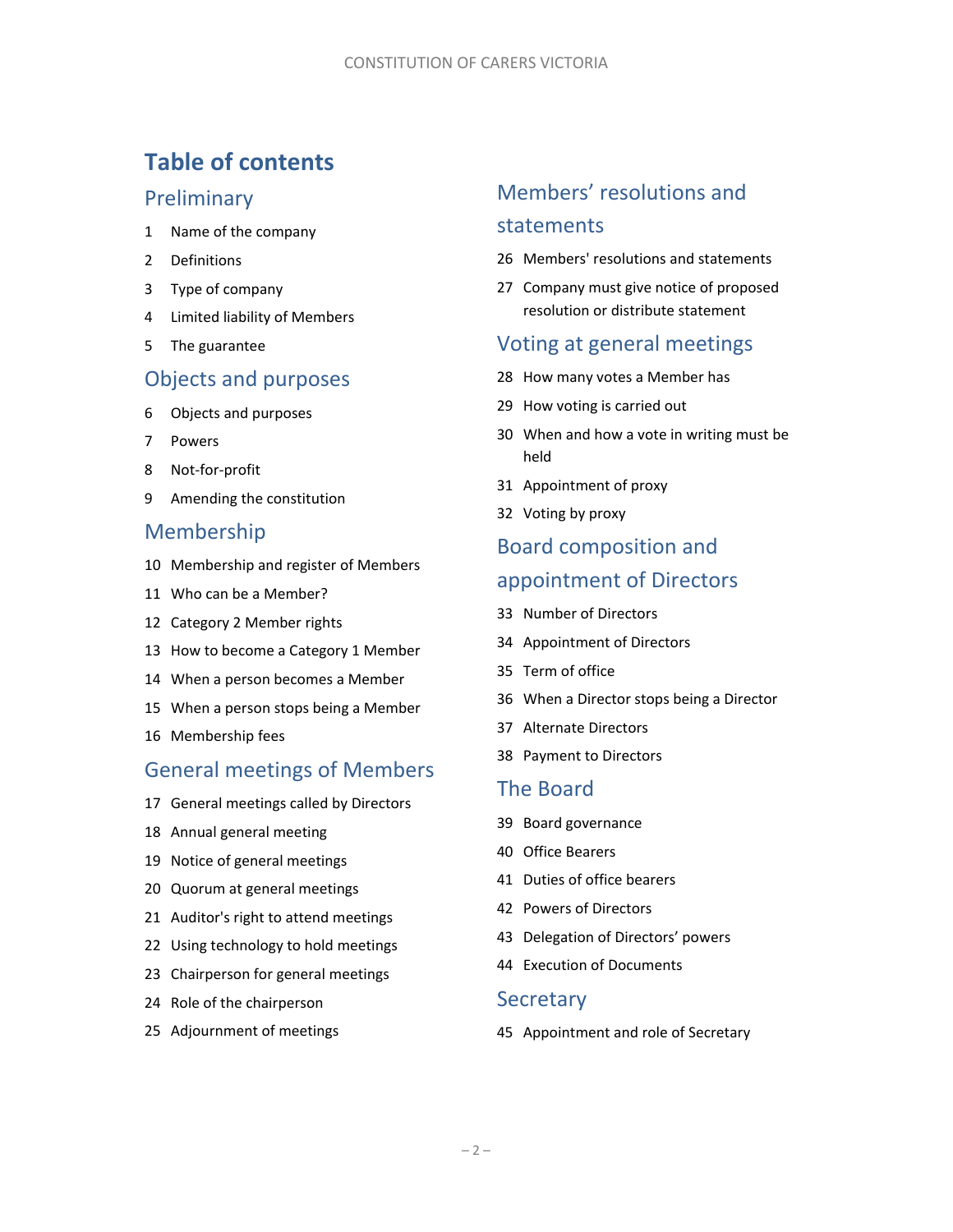# Duties of Directors

- Duties of Directors
- Conflicts of interest

# Meetings of the Board

- When the Directors meet
- Calling Directors' meetings
- Chairperson for Directors' meetings
- Quorum at Directors' meetings
- Using technology to hold Directors' meetings
- Passing Directors' resolutions
- Circular resolutions of Directors

# **Complaints**

Complaints Procedure

# Minutes and records

- Minutes and records
- Financial and related records

# **Notice**

- What is notice
- Notice to the company
- Notice to Members
- When notice is taken to be given

# Financial year and audit

- Company's financial year
- Auditor

# Indemnity, insurance and access

- Indemnity
- Insurance
- Directors' access to documents

# Winding up

- Surplus assets not to be distributed to Members
- Distribution of surplus assets

# Definitions and interpretation

- Definitions
- Reading this constitution with the Corporations Act
- Interpretation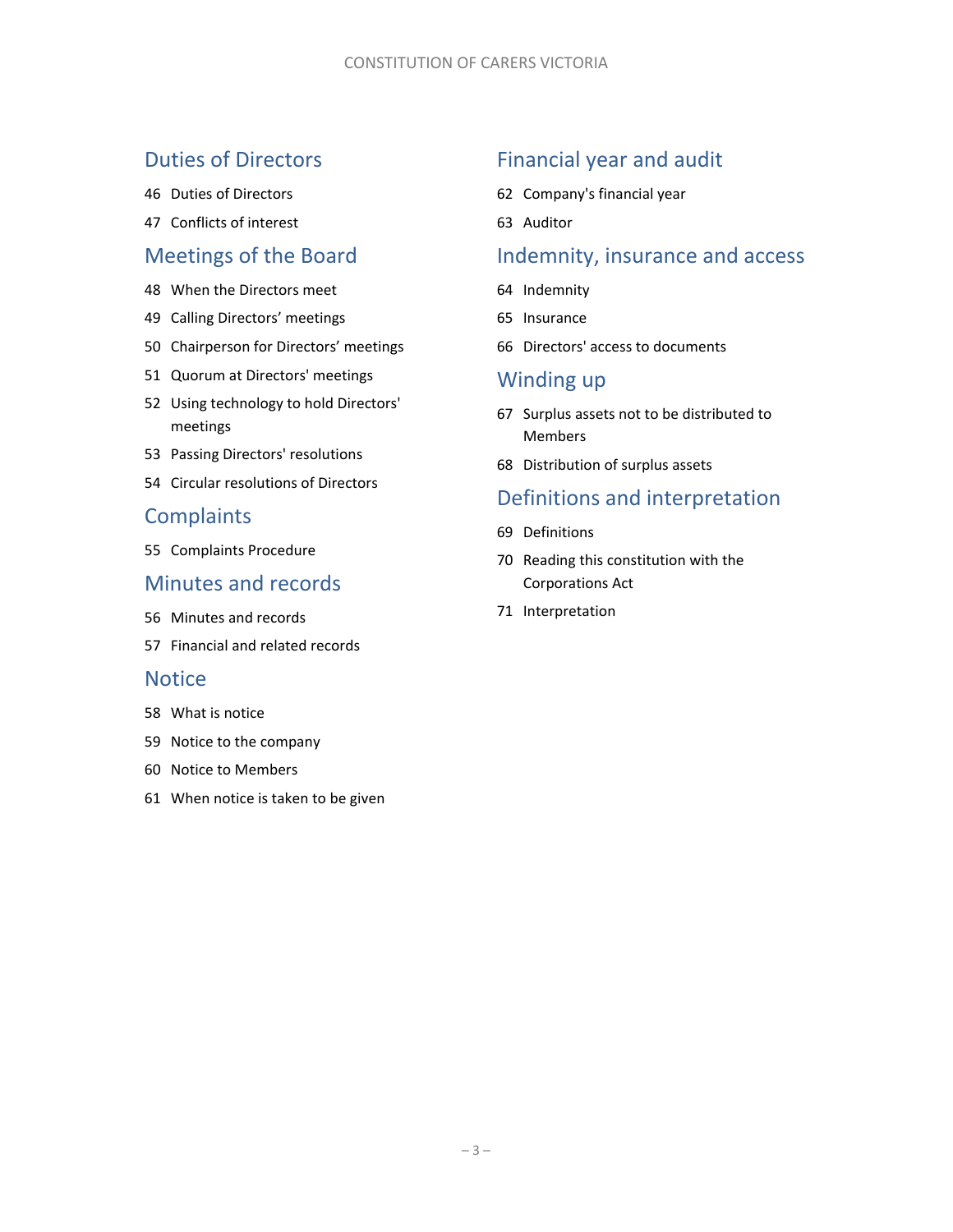# **Preliminary**

### **1. Name of the company**

The name of the **company** is Carers Victoria Limited (**company**).

### **2. Definitions**

In this constitution, words and phrases have the meaning set out in Clause 69.

### **3. Type of company**

The **company** is a not‐for‐profit public **company** limited by guarantee which is established to be, and to continue as, a charity.

### **4. Limited liability of Members**

The liability of Members is limited to the amount of the guarantee in Clause 5.

### **5. The guarantee**

If the **company** is wound up while the Member is a Member, or within 12 months after they stop being a Member, each Member must contribute an amount not more than \$1.00 (the guarantee) to the property of the **company**. This contribution is required to pay for the:

- (a) debts and liabilities of the **company** incurred before the Member stopped being a Member, or
- (b) costs of winding up.

# **Objects and Purposes**

# **6. Objects and Purposes**

- 6.1 The **company**'s objects and purposes are:
	- (a) To enhance the health and wellbeing of carers, and those they care for predominantly in Victoria; and
	- (b) To design and deliver individualised or customised supports or services for carers and those they care for across Australia,

# 6.2 The company will achieve these objects through:

- (a) consulting with, and acting as a voice for **carers**;
- (b) supporting **carers**, in the context of the family/caring relationship, to assist them in optimising their health, well‐being, capacity and resilience;
- (c) providing services to **carers** and those they care for in the context of the family/caring relationship;
- (d) encouraging **carers** to identify themselves as carers and to recognise and be aware of their own needs;
- (e) promoting the recognition of **carers** in the community and that care is a social responsibility for all;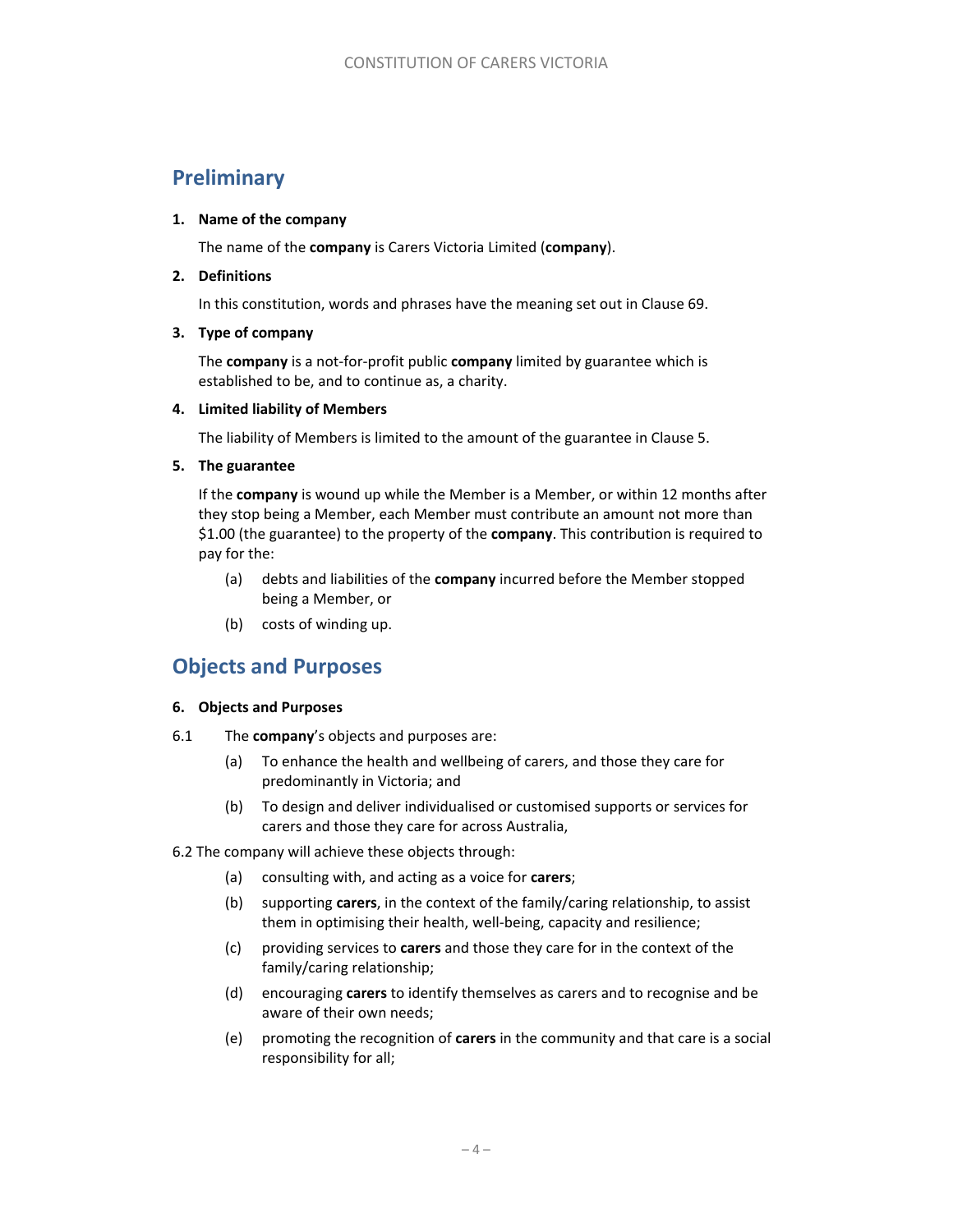- (f) facilitating improvement in the response from the community to the needs of **carers** for:
	- (i) the maintenance of dignity, health and well-being;
	- (ii) the exercise of rights;
	- (iii) access to services and support; and
	- (iv) the provision of adequate financial support.
- (g) identifying gaps in service provision and highlight unmet needs of **carers**;
- (h) acting in an advisory capacity to service providers and government on issues and needs as expressed by **carers**, and influence policy makers to achieve change for the benefit of **carers**;
- (i) participating in policy, research, planning, implementation and evaluation of activities relevant to **carers**;
- (j) promoting and providing education, training, coaching, counselling, information, support and referral services; and
- (k) facilitating and promoting research on **carer** issues and, where appropriate, to promote the need for research generally.

### **7. Powers**

### 7.1 **General Powers**

Subject to Clause 8, the **company** has the following powers, which may only be used to carry out its objects and purposes set out in Clause 6:

- (a) the powers of an individual; and
- (b) all the powers of a **company** limited by guarantee under the **Corporations Act**  and the **ACNC Act**.

# 7.2 **Specific Powers**

To achieve its charitable purposes, the **company** may:

- (a) Receive gifts, donations and bequests;
- (b) Enter into agreements with other organisations;
- (c) Apply for and accept funding and resources and other services from government agencies, organisations, businesses and individuals; and
- (d) Sell services and operate commercial activities.

# **8. Not‐for‐profit**

- 8.1 The income and property of the **company** will be applied solely in meeting the objects and purposes of the **company**.
- 8.2 The **company** must not distribute any income or assets directly or indirectly to its Members, except as provided in Clauses 8.3 and 68.
- 8.3 Clause 8.1 does not stop the **company** from doing the following things, provided they are done in good faith:
	- (a) providing information, services and support to a Member in their capacity as a **carer** or as a person receiving care and support;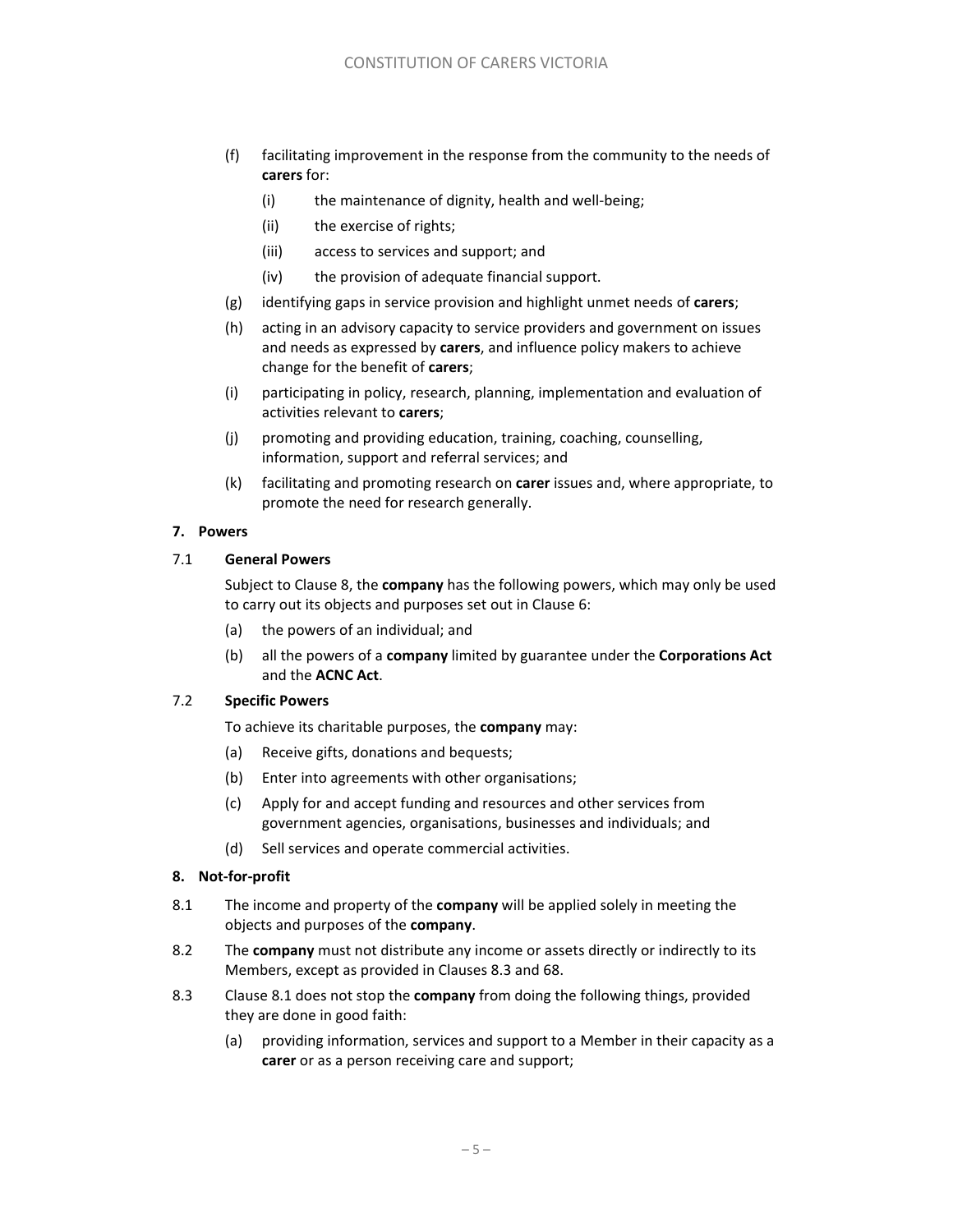- (b) paying a Member for goods or services they have provided or expenses they have properly incurred at fair and reasonable rates or rates more favourable to the **company**, or
- (c) making a payment to a Member in carrying out the **company**'s charitable purpose(s); or
- (d) reimbursement of reasonable expenses properly incurred by a Director in carrying out their duties as a Director.

### **9. Amending the constitution**

The **Members** who may cast a vote at a general meeting may amend this constitution by passing a **special resolution**.

# **Membership**

### **10. Membership and register of Members**

- 10.1 The Members of the **company** are:
	- (a) The initial Members of the company who agreed to be named as the proposed Members and are named in the application to register the **company**;
	- (b) the Directors of the company from time to time; and
	- (c) any other person that the Directors allow to be a Member, in accordance with this constitution.
- 10.2 The company has the following Categories of Membership
	- (a) Category 1 Membership

Any person or organisation that is interested in the objects and purposes of the company and who the Directors resolve to admit as a Category 1 Member will be a Category 1 Member of the company.

(b) Category 2 Membership

The Directors of the company are eligible to be Category 2 Members.

(c) Other

The Directors may establish other Categories of Membership by resolution.

- 10.3 The **company** must establish and maintain a register of Members. The register of Members must be kept by the Secretary and must contain:
	- (a) for each current Member:
		- i. name
		- ii. the Member's electronic address contact details, and if the Member is a Category 2 Member, the Member's postal address; and
		- iii. dates the Member's Membership started and ended.
	- (b) for each person who stopped being a Member in the last 7 years:
		- i. name
		- ii. electronic address contact details nominated by the Member for the service of notices, and
		- iii. dates the Membership started and ended.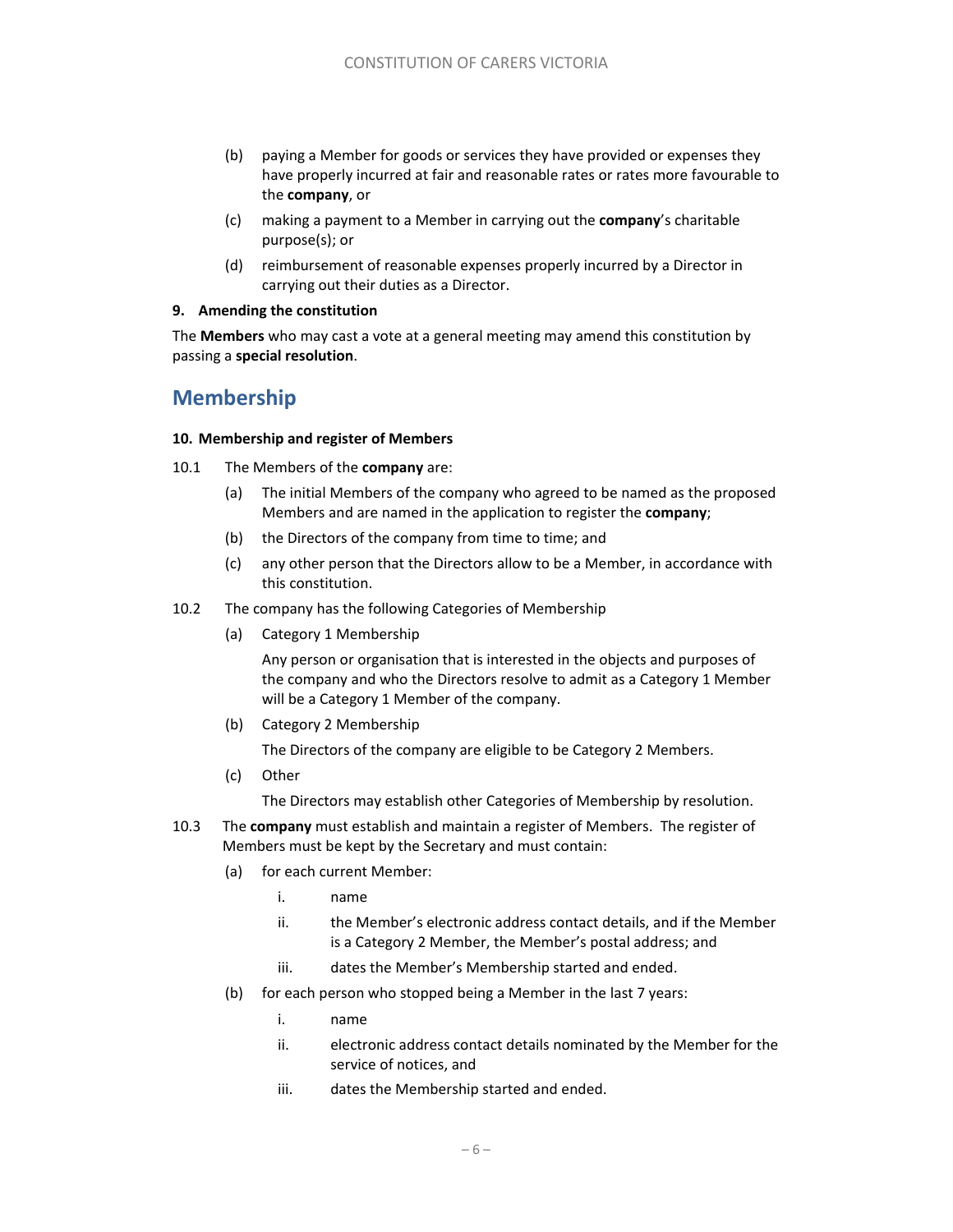- 10.4 The **company** must give current Category 2 Members access to the register of Members.
- 10.5 Information that is accessed from the register of Members must only be used in a manner relevant to the interests or rights of Members and in accordance with applicable privacy law.
- 10.6 Category 2 Members must promptly advise the Secretary of any change in their address or electronic address contact details.

### **11. Who can be a Member?**

- (a) Any individual or organisation approved by the Board as a Category 1 Member in accordance with rules the Directors determine from time to time; and
- (b) An individual who is a current Director of the **company** is a Category 2 Member.
- (c) An individual who wishes to become a Category 2 Member must consent to becoming a Category 2 Member in accordance with Clause 34.2(a).

### **12. Category 2 Member rights**

- 12.1 Each Category 2 Member of the **company** has the following rights:
	- (a) To receive notice of, attend and vote at general meetings of the **company**; and
	- (b) To receive information about and the opportunity to participate in the **company'**s activities.
- 12.2 No category of Members other than Category 2 Members have a right to attend and vote at general meetings of the **company**.

#### **13. How to apply to become a Category 1 Member**

- 13.1 A person (including an **organisation**) who wishes to become a Category 1 Member of the **company**, must apply in a manner approved by the Directors.
- 13.2 If the applicant is an organisation, the application must specify the applicant's objects and activities and whether it is a:
	- (a) For profit or not for profit organisation; or
	- (b) Government organisation.

#### **14. When a person becomes a Member**

Other than **initial Members**, an applicant will become a Member when they are entered on the register of Members.

#### **15. When a person stops being a Member**

- 15.1 A person immediately stops being a Category 2 Member if they cease to be a Director of the **company** for any reason.
- 15.2 All other Members immediately stop being a Member if:
	- (a) the Member is a body corporate the Member is wound up or otherwise dissolved or deregistered;
	- (b) the Member, being an individual, dies;
	- (c) the Board determines on reasonable grounds that their Membership should be terminated;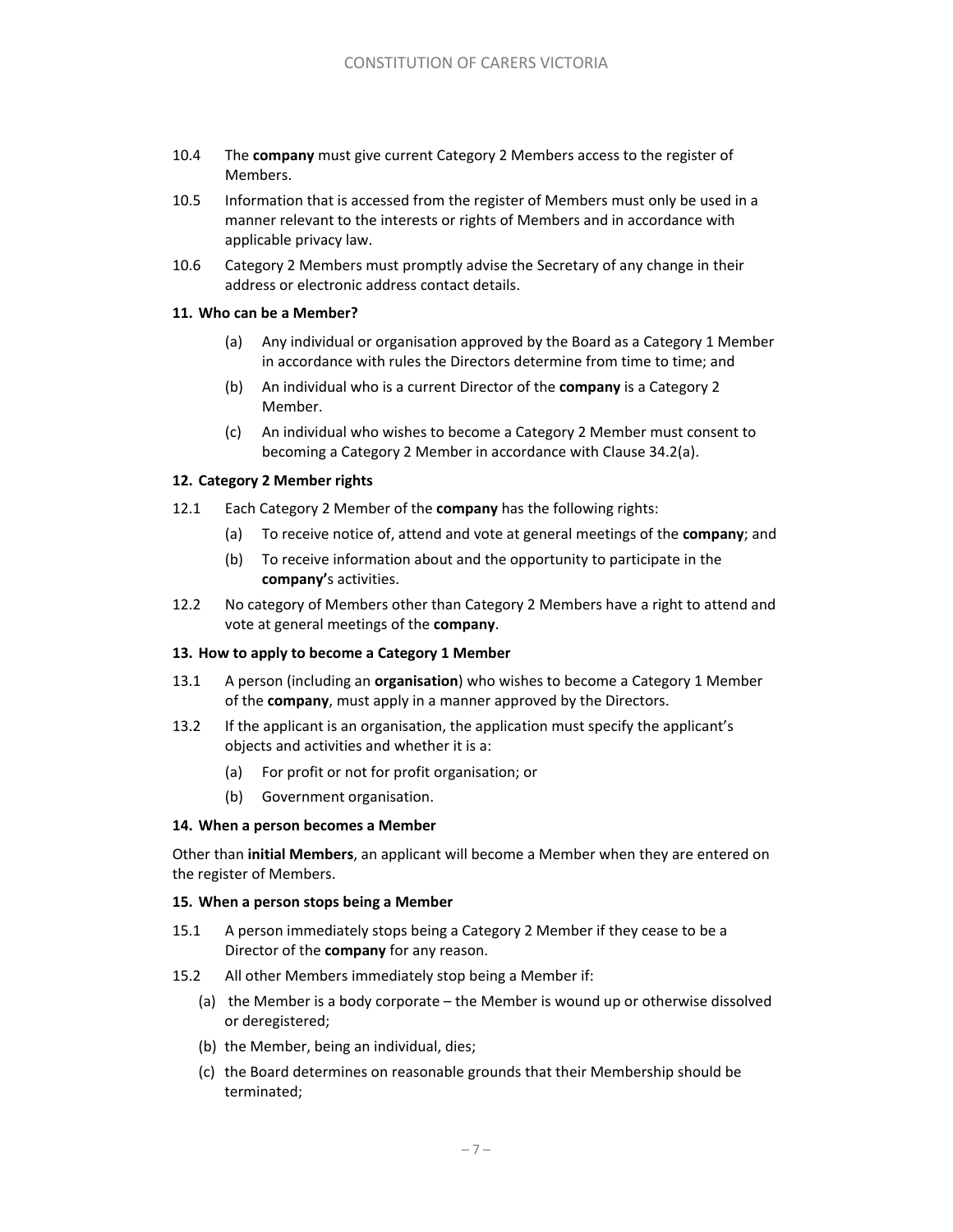- (d) the Member fails to pay (where required to do so) a Membership fee within three months of the due date; or
- (e) the Member resigns.

#### **16. Membership fees**

- 16.1 There will be no Membership fees for Category 2 Members.
- 16.2 The **Board** may set fees for other Categories of Members.

# **General meetings of Members**

#### **17. General meetings called by Directors**

The Directors may call a **general meeting**.

#### **18. Annual general meeting**

- 18.1 A **general meeting**, called the annual **general meeting**, must be held:
	- (a) within 18 months after registration of the **company**, and
	- (b) after the first annual **general meeting**, at least once in every calendar year.
- 18.2 Even if these items are not set out in the notice of meeting, the business of an annual **general meeting** may include:
	- (a) a review of the **company**'s activities
	- (b) a review of the **company**'s finances
	- (c) any auditor's report
	- (d) the appointment of Directors, and
	- (e) the appointment and payment of auditors, if any.
- 18.3 Before or at the annual **general meeting**, the Directors must give information to the Category 2 Members on the **company**'s activities and finances during the period since the last annual **general meeting**.
- 18.4 The chairperson of the annual **general meeting** must give Category 2 Members a reasonable opportunity at the meeting to ask questions or make comments about the management of the **company**.

#### **19. Notice of general meetings**

- 19.1 Notice of a **general meeting** must be given to:
	- (a) each Category 2 Member, and
	- (b) the auditor (if any).
- 19.2 Notice of a **general meeting** must be provided in writing at least 21 days before the meeting.
- 19.3 Notice of a **general meeting** must include:
	- (a) the place, date and time for the meeting (and if the meeting is to be held in two or more places, the technology that will be used to facilitate this)
	- (b) the general nature of the meeting's business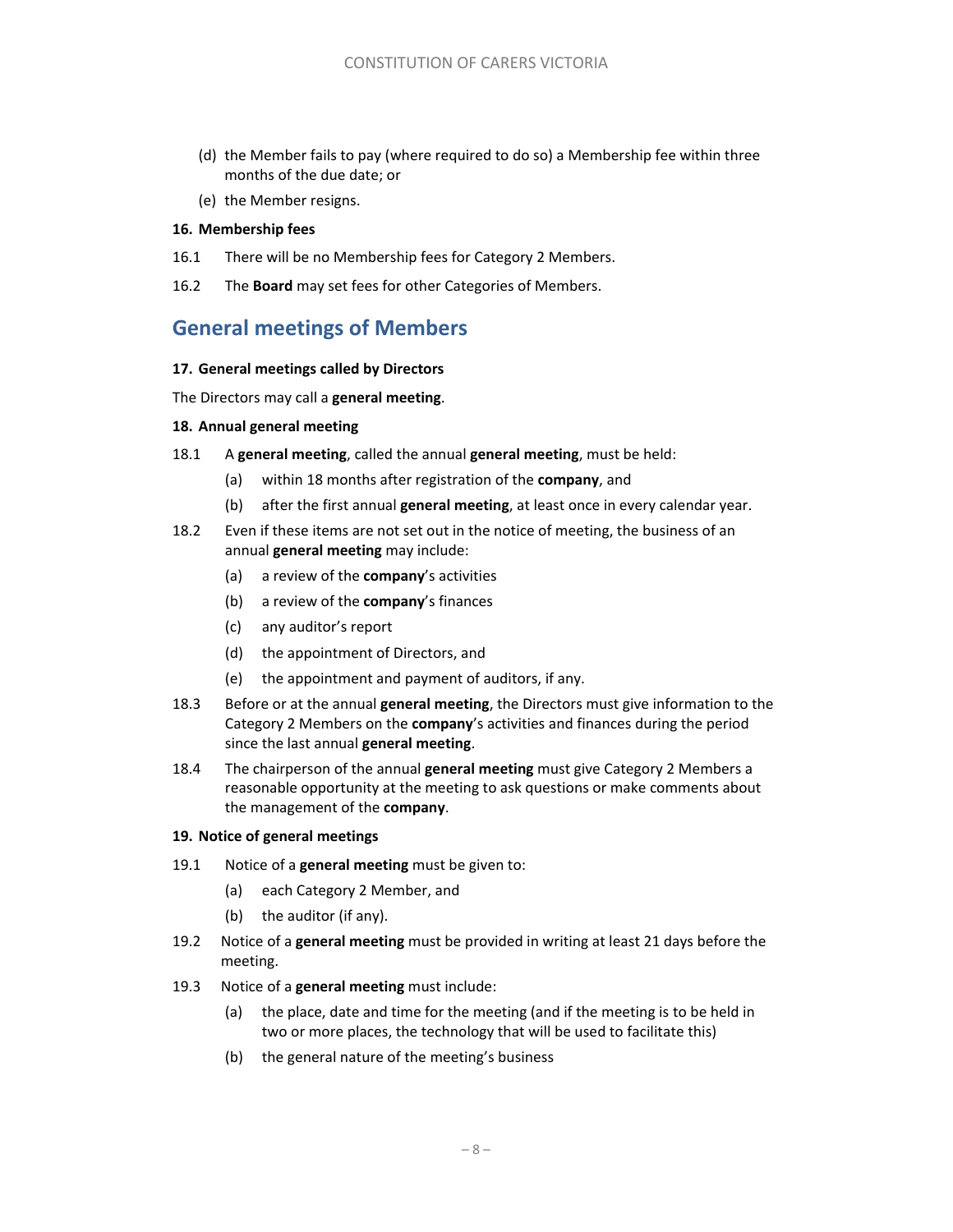- (c) if applicable, that a **special resolution** is to be proposed and the words of the proposed resolution
- (d) a statement that a Category 2 Member has the right to appoint a proxy and that, if a Category 2 Member appoints a proxy:
	- i. the proxy must be a Category 2 Member of the **company**
	- ii. the proxy form must be delivered to the **company** at its registered address or the address (including an electronic address) specified in the notice of the meeting, and
	- iii. the proxy form must be delivered to the **company** at least 48 hours before the meeting.
- 19.4 If a **general meeting** is adjourned (put off) for one month or more, the Category 2 Members must be given new notice of the resumed meeting.

### **20. Quorum at general meetings**

- 20.1 For a **general meeting** to be held, at least 50% of the Category 2 Members entitled to vote at the general meeting (a quorum) must be present (in person or by proxy) for the whole meeting.
- 20.2 No business may be conducted at a **general meeting** if a quorum is not present.
- 20.3 If there is no quorum present within 30 minutes after the starting time stated in the notice of **general meeting**, the **general meeting** is adjourned to the date, time and place that the chairperson specifies. If the chairperson does not specify one or more of those things, the meeting is adjourned to:
	- (a) if the date is not specified the same day in the next week
	- (b) if the time is not specified the same time, and
	- (c) if the place is not specified  $-$  the same place.
- 20.4 If no quorum is present at the resumed meeting within 30 minutes after the starting time set for that meeting, the meeting is cancelled.

#### **21. Auditor's right to attend meetings**

- 21.1 The auditor (if any) is entitled to attend any **general meeting** and to be heard by the Category 2 Members on any part of the business of the meeting that concerns the auditor in the capacity of auditor.
- 21.2 The **company** must give the auditor (if any) any communications relating to the **general meeting** that a Member of the **company** is entitled to receive.

#### **22. Using technology to hold meetings**

- 22.1 The **company** may hold a **general meeting** at two or more venues using any technology that gives the Members as a whole a reasonable opportunity to participate, including to hear and be heard.
- 22.2 Anyone using this technology is taken to be present in person at the meeting.

# **23. Chairperson for general meetings**

23.1 The Chair, or if absent the Vice‐Chair, is to act as chairperson at each **general meeting**.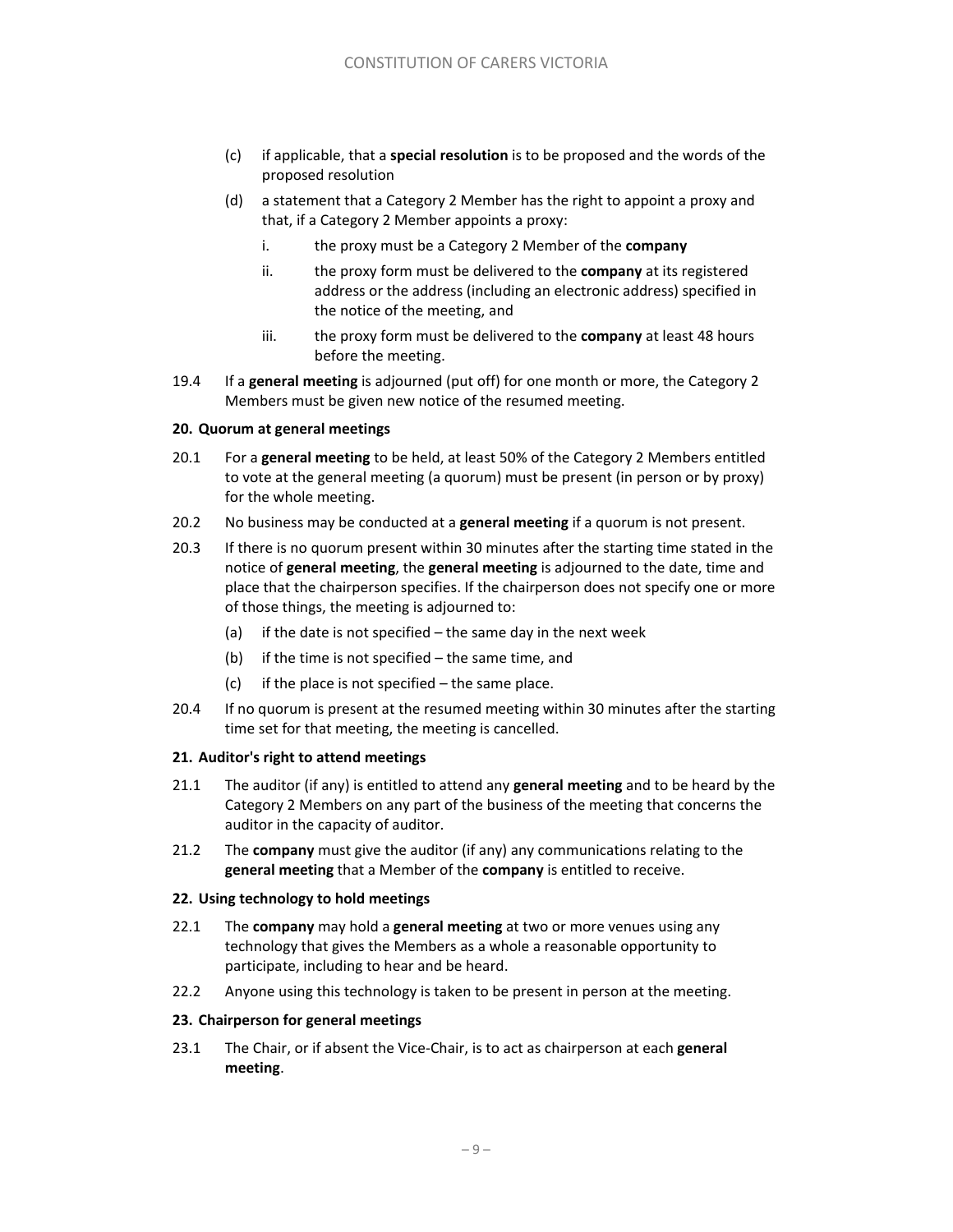23.2 If neither the Chair or the Vice Chair is present at the general meeting within 30 minutes of the starting time for the general meetings, the Members present must, before conducting any further business, elect by resolution a **chairperson** to chair the **general meeting**.

### **24. Role of the chairperson**

- 24.1 The chairperson is responsible for the conduct of the **general meeting**, and for this purpose must give Members a reasonable opportunity to make comments and ask questions (including to the auditor (if any)).
- 24.2 The chairperson must decide on matters of order at the meeting.
- 24.3 In the case of an equality of votes at a general meeting, the chairperson will not have a second or casting vote, and the vote will not be carried.

### **25. Adjournment of meetings**

- 25.1 If a quorum is present, a **general meeting** must be adjourned if a majority of **Members present** direct the chairperson to adjourn it.
- 25.2 Only unfinished business may be dealt with at a meeting resumed after an adjournment.

# **Members' resolutions and statements**

### **26. Members' resolutions and statements**

- 26.1 A Category 2 Member may give:
	- (a) written notice to the **company** of a resolution they propose to move at a **general meeting** (Members' resolution), and/or
	- (b) a written request to the **company** that the **company** give all of its Category 2 Members a statement about a proposed resolution or any other matter that may properly be considered at a **general meeting** (Members' statement).
- 26.2 A notice of a Members' resolution must set out the wording of the proposed resolution and be signed by the Category 2 Members proposing the resolution.
- 26.3 A request to distribute a Members' statement must set out the statement to be distributed and be signed by the Members making the request.
- 26.4 Separate copies of a document setting out the notice or request may be signed by Members if the wording is the same in each copy.
- 26.5 If notice of a Members' resolution has been given to the **company,** the resolution must be considered at the next **general meeting** held no more than two months after the notice is given.
- 26.6 This Clause does not limit any other right that a Category 2 Member has to propose a resolution at a **general meeting**.

#### **27. Company must give notice of proposed resolution or distribute statement**

- 27.1 If the **company** has been given a notice or request under Clause 26:
	- (a) in time to send the notice of proposed Members' resolution or a copy of the Members' statement to Members with a notice of meeting it must send the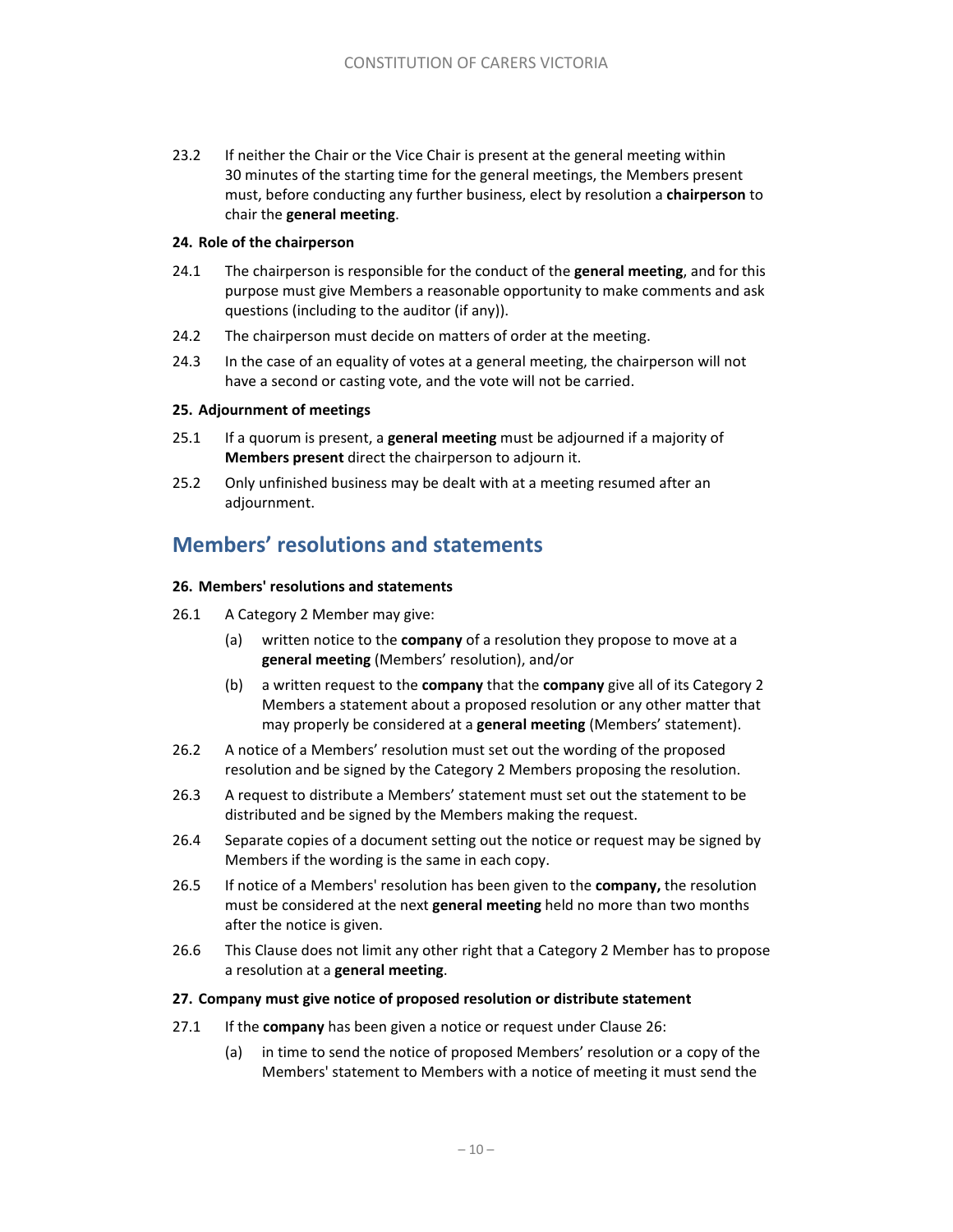Members' resolution or Members' statement to the Category 2 Members with the notice of meeting; or

- (b) too late to send the notice of proposed Members' resolution or a copy of the Members' statement to Members with a notice of meeting, then the company must send the Members' resolution or Members' statement to the Category 2 Members as soon as possible after receiving it.
- 27.2 The **company** does not need to send the notice of proposed Members' resolution or a copy of the Members' statement to Category 2 Members if:
	- (a) it is more than 1,000 words long;
	- (b) the Directors consider it may be defamatory; or
	- (c) in the case of a proposed Members' resolution, the resolution does not relate to a matter that may be properly considered at a **general meeting** or is otherwise not a valid resolution able to be put to the Members.

# **Voting at general meetings**

#### **28. How many votes a Member has**

29.1 Each Category 2 Member has one vote.

#### **29. How voting is carried out**

- 29.1 Voting must be conducted and decided by:
	- (a) a show of hands;
	- (b) a vote in writing; or
	- (c) another method chosen by the chairperson that is fair and reasonable in the circumstances.
- 29.2 Before a vote is taken, the chairperson must state whether any proxy votes have been received and, if so, how the proxy votes will be cast.
- 29.3 On a show of hands, the chairperson's decision is conclusive evidence of the result of the vote.
- 29.4 The chairperson and the meeting minutes do not need to state the number or proportion of the votes recorded in favour or against on a show of hands.

#### **30. When and how a vote in writing must be held**

- 30.1 A vote in writing may be demanded on any resolution instead of or after a vote by a show of hands by:
	- (a) at least 5 **Members present**
	- (b) **Members present** with at least 5% of the votes that may be passed on the resolution on the vote in writing (worked out as at the midnight before the vote in writing is demanded), or
	- (c) the chairperson.
- 30.2 A vote in writing must be taken when and how the chairperson directs, unless Clause 30.3 applies.
- 30.3 A vote in writing must be held immediately if it is demanded under Clause 30.1: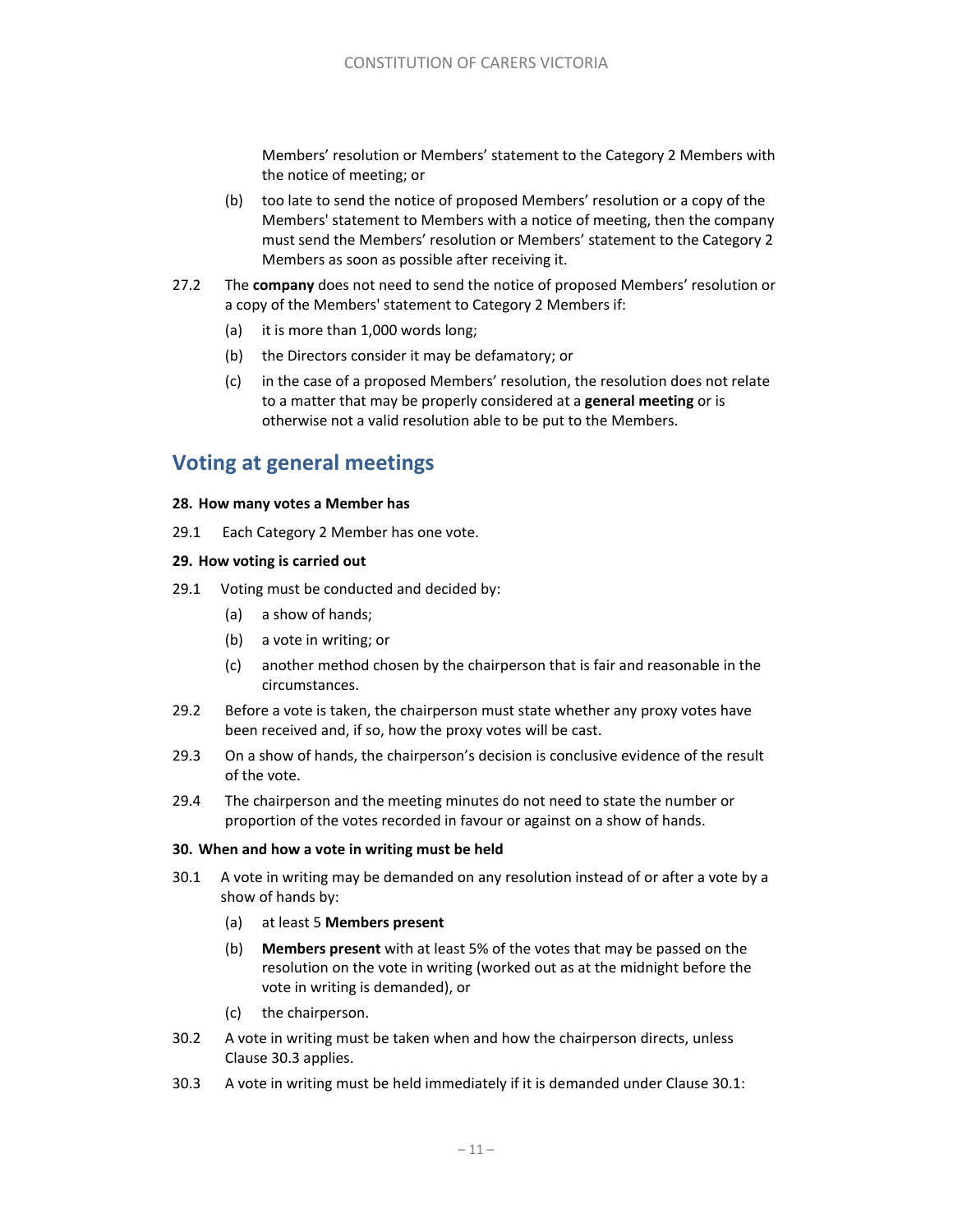- (a) for the election of a chairperson under Clause 23.2, or
- (b) to decide whether to adjourn the meeting.
- 30.4 A demand for a vote in writing may be withdrawn.

### **31. Appointment of proxy**

- 31.1 A Category 2 Member may appoint another Category 2 Member as proxy to attend and vote at a **general meeting** on their behalf.
- 31.2 A proxy must be a Category 2 Member.
- 31.3 A proxy appointed to attend and vote for a Category 2 Member has the same rights as the Member to:
	- (a) speak at the meeting;
	- (b) vote in a vote in writing (but only to the extent allowed by the appointment).
- 31.4 An appointment of proxy (proxy form) must be signed by the Category 2 Member appointing the proxy and must contain:
	- (a) the Category 2 Member's name and address;
	- (b) if the Chairperson of the general meeting is not appointed as proxy, the proxy's name (and if applicable the office held by the proxy);
	- (c) the meeting(s) at which the appointment may be used.
- 31.5 Proxy forms must be received by the **company** at the address stated in the notice under Clause 19.3(d) or at the **company**'s registered address at least 48 hours before a meeting.
- 31.6 A proxy does not have the authority to speak and vote for a Category 2 Member at a meeting while the appointing Category 2 Member is at the meeting.
- 31.7 Unless the **company** receives written notice before the start or resumption of a **general meeting** at which a proxy votes, a vote cast by the proxy is valid even if, before the proxy votes, the appointing Category 2 Member:
	- (a) Dies;
	- (b) has lost decision making capacity; or
	- (c) revokes the proxy's appointment.
- 31.8 A proxy appointment may specify the way the proxy must vote on a particular resolution.

#### **32. Voting by proxy**

- 32.1 A Category 2 Member's vote on a show of hands is counted once. A proxy is not entitled to vote on the appointing Category 2 Member's behalf on a show of hands (but this does not prevent a Category 2 Member appointed as a proxy from voting on his or her own behalf on a show of hands).
- 32.2 When a vote in writing is held, a proxy:
	- (a) does not need to vote, unless the proxy appointment specifies the way they must vote
	- (b) if the way they must vote is specified on the proxy form, must vote that way, and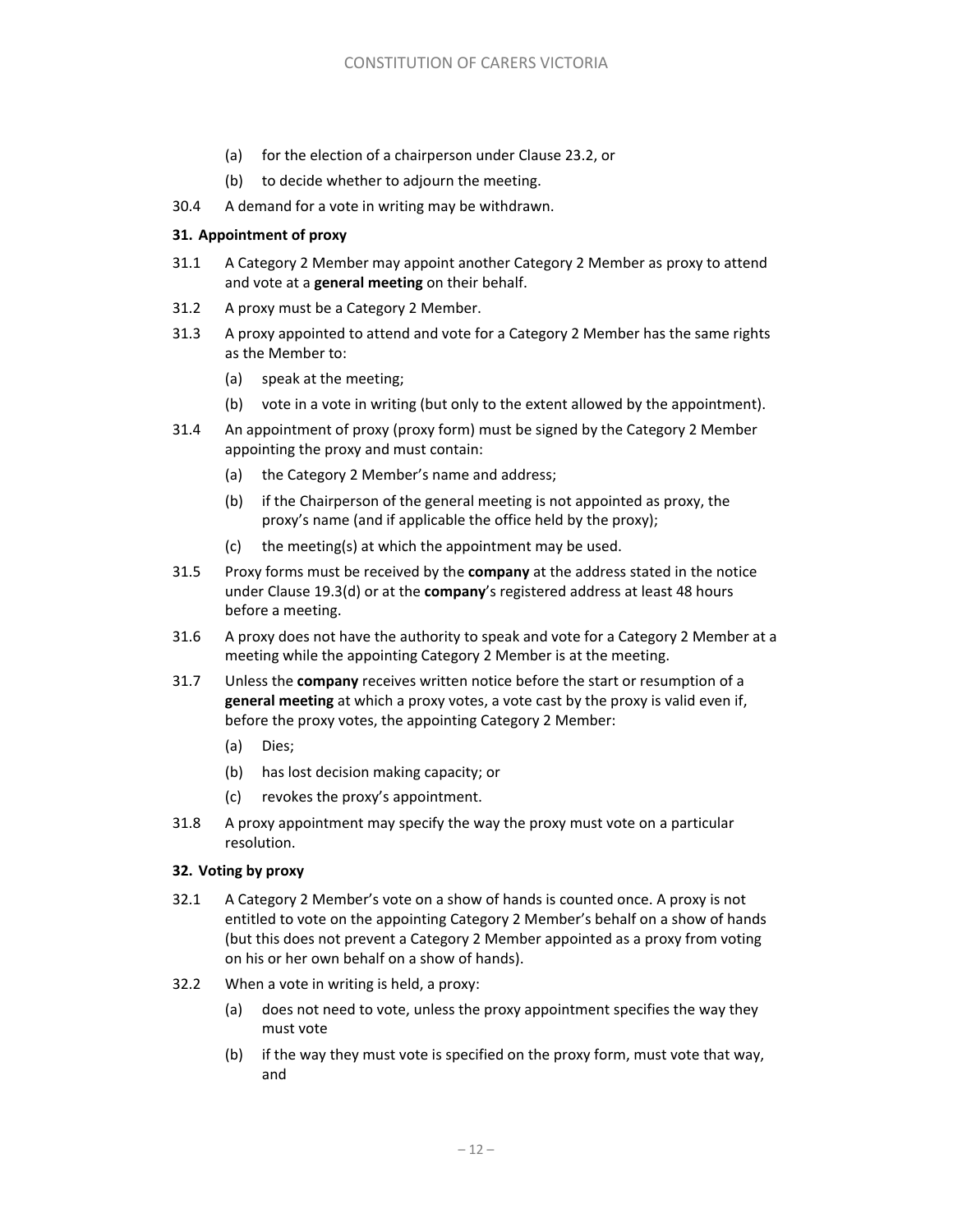(c) if the proxy is also a Member or holds more than one proxy, may cast the votes held in different ways.

# **Board composition and appointment of Directors**

### **33. Number of Directors**

- 33.1 The **company** must have at least six and no more than nine Directors.
- 33.2 Where practicable, a majority of Directors will be **carers** or persons who have previously experienced the role of carer.

### **34. Appointment of Directors**

- 34.1 The initial Directors are the people who have agreed to act as Directors and who are named as proposed Directors in the application for registration of the **company**. At the first meeting of the Directors, the Board must nominate two Directors whose terms of office will expire at the next annual general meeting and nominate two Directors whose terms of office will end at the following annual general meeting.
- 34.2 A person is eligible for appointment as a **Member** appointed Director of the **company** if they:
	- (a) are a Category 2 Member of the **company** or have consented in writing to becoming a Category 2 Member on appointment as a Director;
	- (b) give the **company** their signed consent to act as a Director of the **company**, and;
	- (c) are not ineligible to be a Director under the **Corporations Act** or the **ACNC Act**.
- 34.3 The Directors may appoint a person as a Director to fill a casual vacancy or as an additional Director if that person:
	- (a) agrees in writing to become a Category 2 Member of the **company;**
	- (b) gives the **company** their signed consent to act as a Director of the **company**, and
	- (c) is not ineligible to be a Director under the **Corporations Act** or the **ACNC Act**.
- 34.4 If the number of Directors is reduced to fewer than six or is less than the number required for a quorum, the continuing Directors may act for the purpose of increasing the number of Directors to six (or higher if required for a quorum) or calling a **general meeting**, but for no other purpose.
- 34.5 Additional Directors appointed under Clause 35.2 or 37 hold office until the end of the next **general meeting**.

# **35. Term of office**

#### 35.1 **Member appointed Directors**

(a) Subject to Clause 35.2, the term of office of a **Member** appointed Director ends at the third annual general meeting after the person's appointment as a **Member** appointed Director.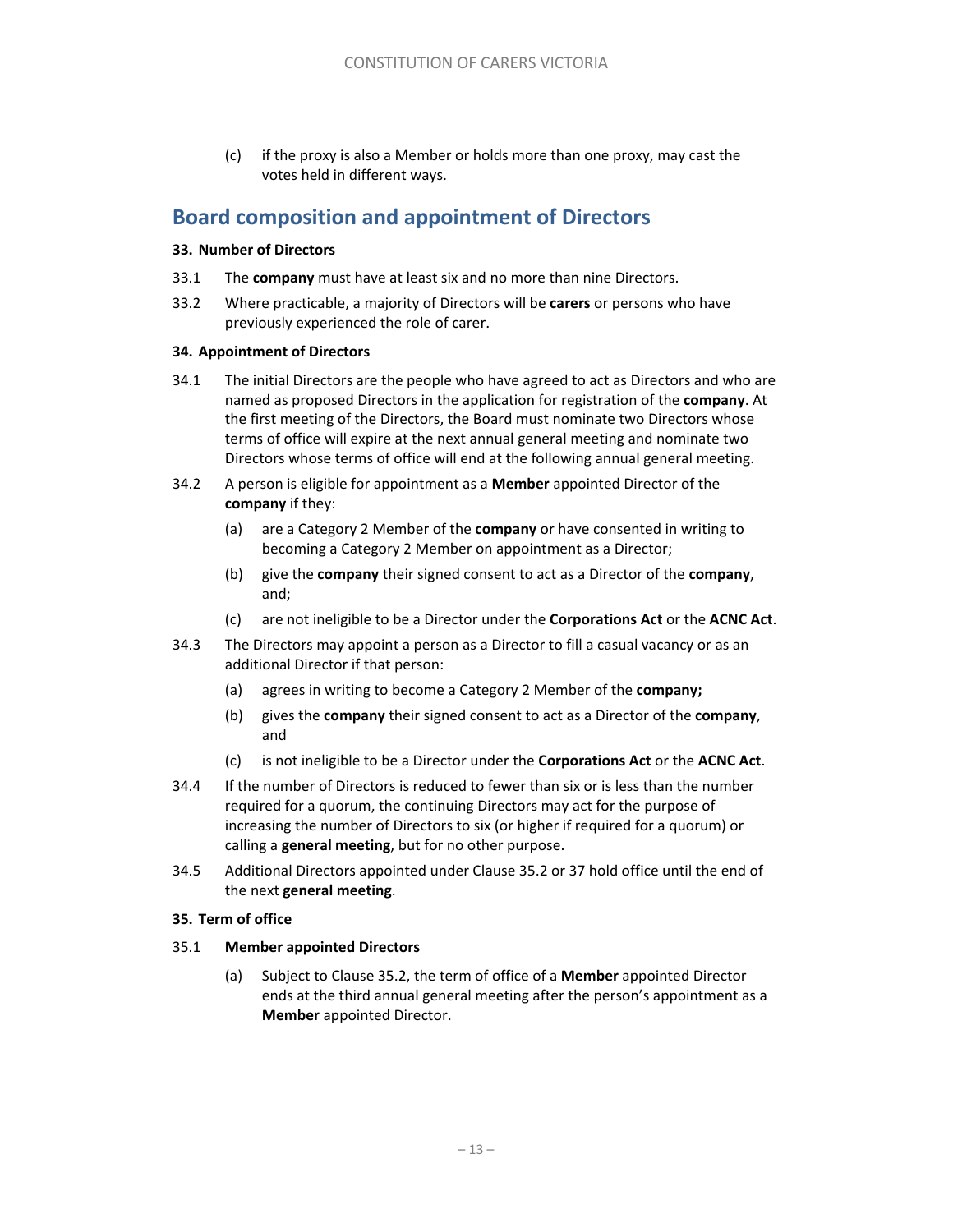- (b) Unless otherwise disqualified from being re‐appointed by the Members or being appointed as a **Board** appointed Director under this constitution, the Corporations Act or the ACNC Act, a **Member** appointed Director whose term of office ends under Clause 35.1(a) is eligible to be reappointed as a **Member** appointed Director or appointed by the **Board** as a **Board** appointed Director.
- (c) Other than a Director appointed under Clause 34.3, a Director's term of office starts at the end of the **general meeting** at which they are appointed and ends at the end of the general meeting at which they retire.

### 35.2 **Board appointed Directors**

- (a) The term of office of a **Board** appointed Director commences at the end of the **Board** meeting appointing them and ceases at the end of the **Board** meeting following the next annual **general meeting** after the person's appointment as a **Board** appointed Director.
- (b) Unless otherwise disqualified from being reappointed as a Director under this constitution, the Corporations Act or the ACNC Act, a **Board** appointed Director whose term of office ends under Clause 35.2(a) is eligible to reappointment as either a **Member** or a **Board** appointed Director.
- 35.3 Subject to this Constitution, unless otherwise determined by the **Board**, a person appointed to a casual vacancy holds office for the balance of the term of the vacant Director position.
- 35.4 General provisions
	- (a) Each Director must retire at least once every three years.
	- (b) A Director who has held office for a continuous period of nine years or more may only be re‐appointed by a **special resolution**.

#### **36. When a Director stops being a Director**

- 36.1 A Director stops being a Director if they:
	- (a) give written notice of resignation as a Director to the **company;**
	- (b) die;
	- (c) are removed as a Director by a resolution of the Members;
	- (d) stop being a Category 2 Member of the **company;**
	- (e) are absent for 3 consecutive Directors' meetings without approval from the Directors, or
	- (f) Lose their decision‐making capacity and an independent medical practitioner certifies that this incapacity will continue for a period of at least three months;
	- (g) become ineligible to be a Director of the **company** under this constitution, the **Corporations Act** or the **ACNC Act**.
	- (h) Become bankrupt or suspends or compounds with his or her creditors
- 36.2 When requested by the Secretary, a former Director must, within 14 days of receiving the request:
	- (a) return to the Secretary all confidential documents of the company, and all other materials and property of the company specified by the Secretary, in their possession or control; and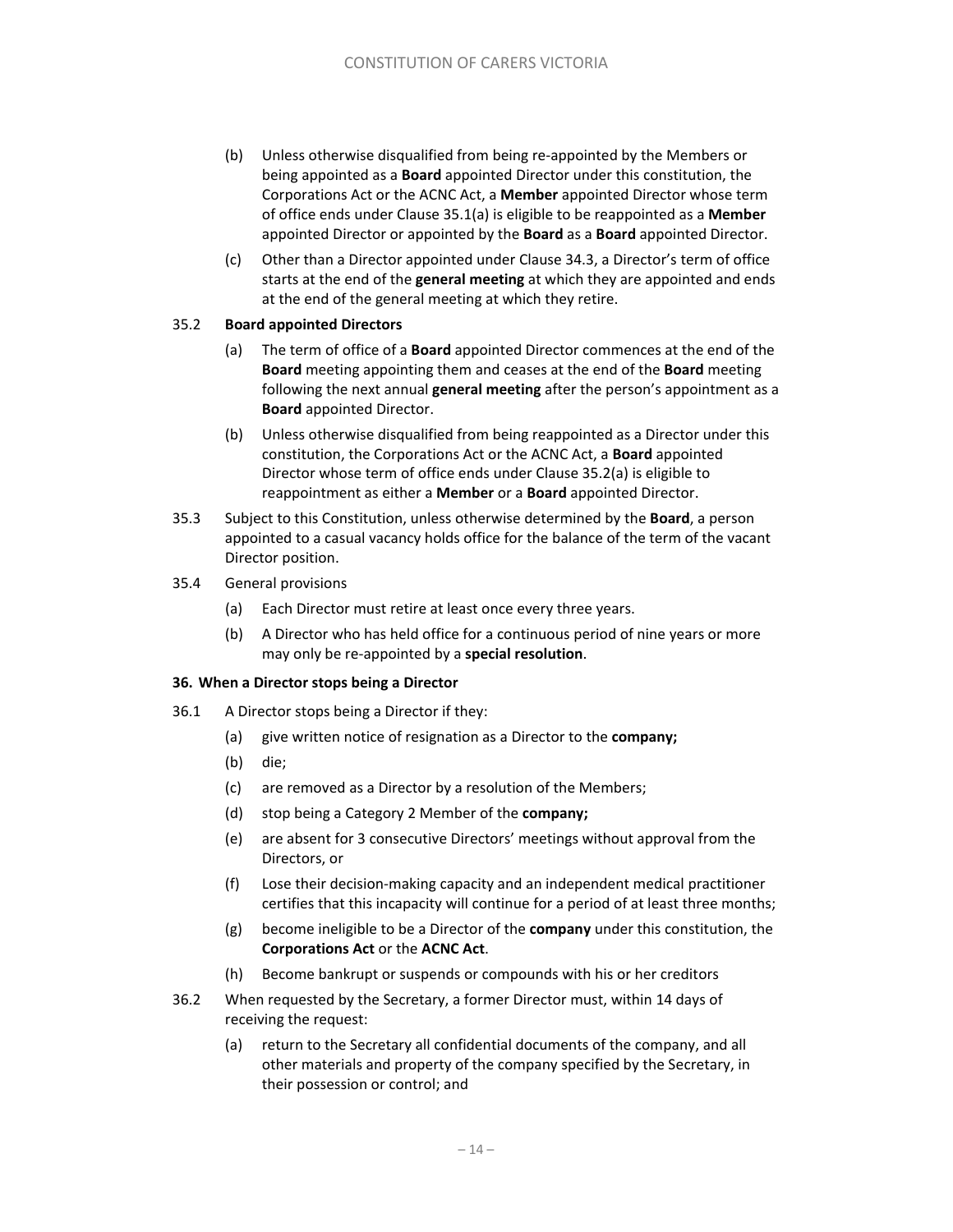(b) confirm in writing to the Secretary that all copies (including electronic copies) of the items listed in Clause 36.2(a) have been destroyed (or in the case of electronic copies, deleted) by the former Director.

### **37. Alternate Directors**

- 37.1 With the approval of the majority of the other Directors, a Director may appoint an Alternate Director to exercise some or all the Director's powers for a specified period not exceeding three (3) months.
- 37.2 The appointor may terminate the appointment at any time. The appointment ends automatically when the appointor ceases to be a Director.
- 37.3 An appointment or its termination must be in writing and given to the **company**.
- 37.4 The **company** must give the Alternate Director notice of Directors' meetings.
- 37.5 When an Alternate Director exercises the Director's powers, the exercise of the powers is just as effective as if the powers were exercised by the Director.
- 37.6 Subject to the terms of the appointment, the Alternate Director may attend, be counted in a quorum, speak and vote at Directors' meetings unless the appointor is present. An Alternate Director may do these things even if the appointor is prohibited from doing them by the Corporations Act.
- 37.7 The Alternate Director is an officer of the company and not the agent of the appointor.
- 37.8 The rules about Directors apply to Alternate Directors.
- 37.9 A person is eligible for appointment as an Alternate Director of the **company** if they:
	- (a) give the **company** their signed consent to act as a Director of the **company**, and;
	- (b) are not ineligible to be a Director under the **Corporations Act** or the **ACNC Act**.

#### **38. Payments to Directors**

- 38.1 The **Directors** may resolve that the **company** pay fees to a Director for acting as a Director, provided that the fees payable are reasonable in the circumstances.
- 38.2 The **company** may:
	- (a) pay a Director for work they do for the **company**, other than as a Director, if the amount is no more than a reasonable fee for the work done, or
	- (b) reimburse a Director for expenses properly incurred by the Director in connection with the affairs of the **company.**
- 38.3 Any payment made under Clause 38.2 must be approved by the Directors
- 38.4 The **company** may pay premiums for insurance indemnifying Directors, as allowed for by law (including the **Corporations Act**) and this constitution.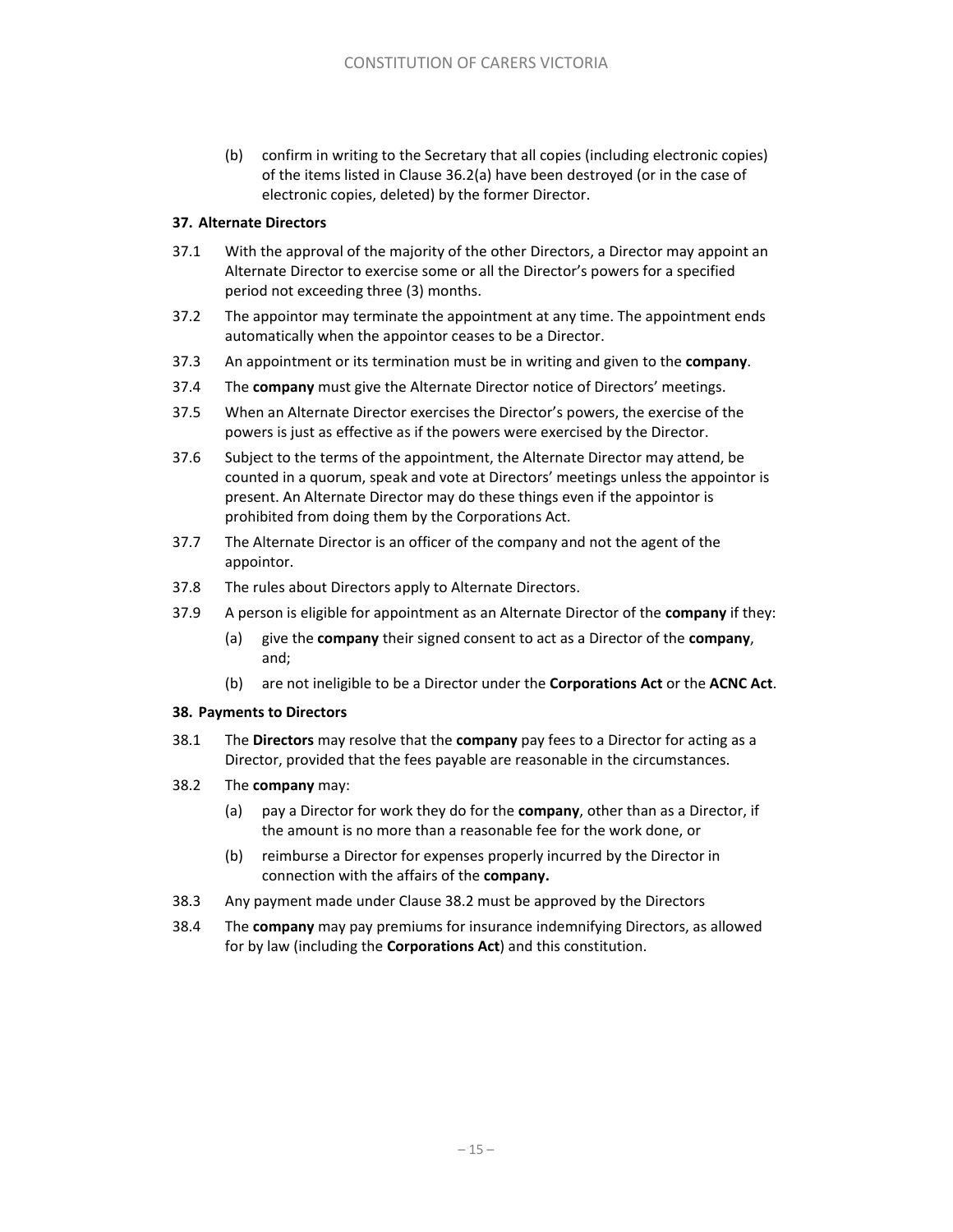# **The Board**

### **39. Board Governance**

- 39.1 The **Board** is responsible for attaining the charitable purposes of the **Company**, the formulation and determination of **Board** policies, general organisation and direction of the **Company** and the appointment of a chief executive officer to assume delegated authority for the day‐to‐day management of the **Company**.
- 39.2 Subject to this constitution, the **Corporations Act** and the **ACNC Act**, the **Board** has the power to perform all such acts and do all such things as appear to the **Board** to be necessary or desirable for the proper management of the affairs of the **Company** and the furtherance of its charitable purposes, including the power to:
	- (a) determine **company** policies;
	- (b) approve the **company's** annual financial budget;
	- (c) receive, consider and act upon reports relevant to the **company**;
	- (d) enter into partnerships, arrangements or agreements with individuals or organisations (government or non‐government), corporates and other businesses;
	- (e) invest or otherwise deal with or commit **Company** funds;
	- (f) appoint, remove or suspend the chief executive officer and to determine the powers, duties, delegations and remuneration associated with the position;
	- (g) establish **Standing Committees** and **Board** working groups from time to time; and
	- (h) to fill casual vacancies on the **Board** between annual **general meetings**.
- 39.3 The duties of the **Board** include the duty to:
	- (a) adopt a **Board** code of conduct at the first meeting of the **Board** after each annual **general meeting**;
	- (b) appoint an auditor;
	- (c) sign off on end of year financial statements;
	- (d) determine strategic directions for the **Company**; and
	- (e) monitor risks of the **Company**.
- 39.4 The **Board** must act in accordance with any resolution passed by a **general meeting**  of the **Company**.
- 39.5 The acts of the **Board** are valid despite any defect that may afterwards be discovered in the appointment or qualifications of a Director.

#### **40. Office Bearers**

40.1 Three office bearers, being the Chair, Deputy‐Chair and Treasurer shall be elected annually by and from the Directors at a **Board** meeting convened immediately following the annual **general meeting**.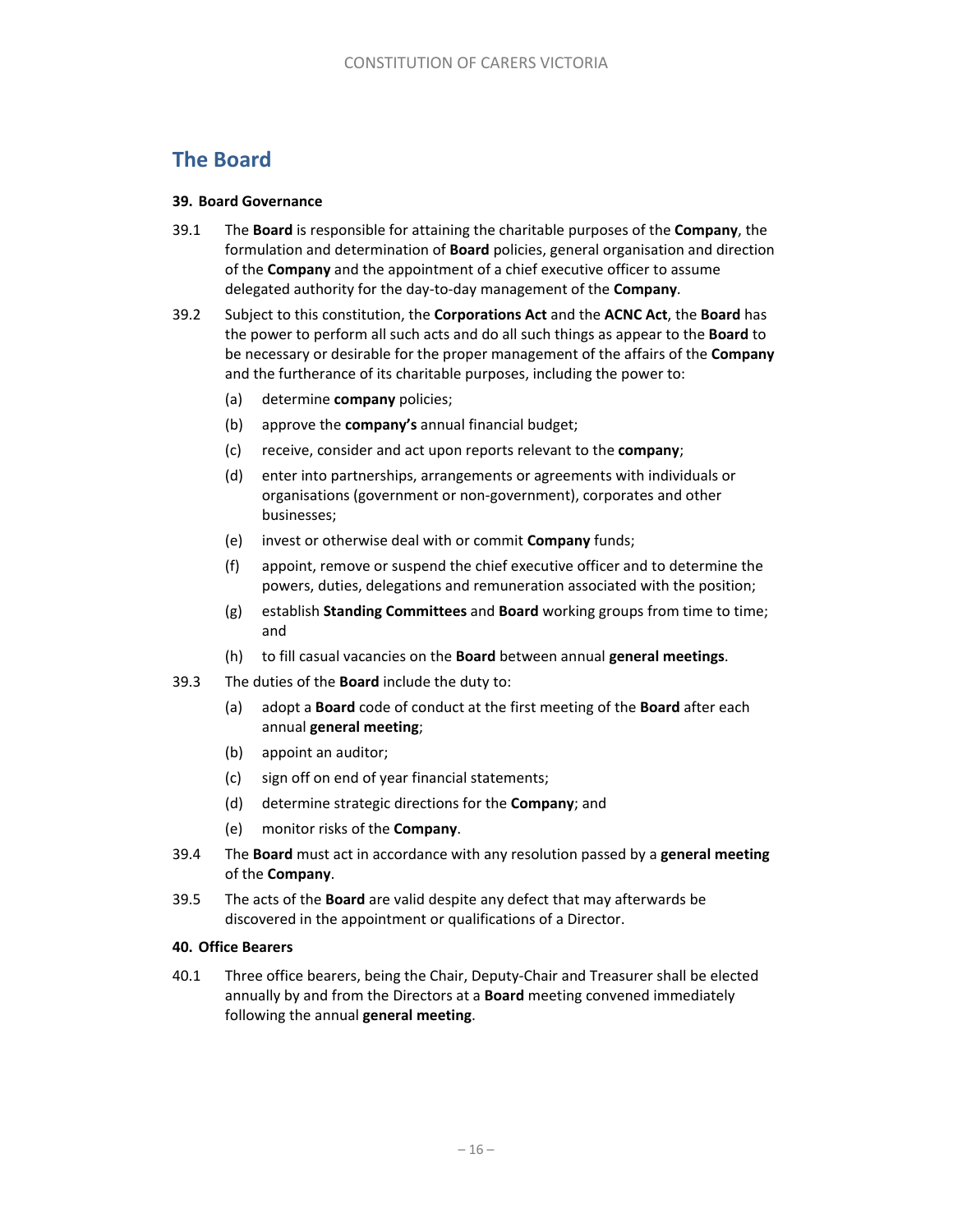- 40.2 The procedure to elect the office bearers shall be:
	- (a) at the commencement of the meeting of the **Board** to elect the office bearers, all office bearer positions on the **Board** become vacant;
	- (b) nominations for each office bearer position are called from elected Directors. A Director may nominate for two office bearer positions, other than both the Chair and Vice‐Chair;
	- (c) nominations may be made in absentia subject to the candidate's written approval;
	- (d) in the event of only one candidate for any office bearer position having been nominated, the candidate is elected to the position;
	- (e) in the event of more than one candidate for any office bearer position having been nominated, each candidate will be invited to address the **Board** in person or by written material and subsequently a secret ballot will be conducted among Directors present;
	- (f) in the event of an equality of votes arising from the election for a particular office bearer position, the matter shall be determined by lot;
	- (g) in the event of no nomination for a particular office bearer position, the position shall remain vacant until filled by election at a subsequent meeting of the **Board**; and
	- (h) at the conclusion of the secret ballot, the Chair must ensure that all ballot papers are destroyed unless otherwise directed by the **Board**.

### **41. Duties of office bearers**

- 41.1 **Chair** 
	- (a) The Chair, or if absent the Deputy Chair, is to act as chairperson at each **general meeting** and **Board** meeting.
	- (b) The Chair will act as spokesperson unless an alternative spokesperson has been appointed by the Board. Such spokesperson must make statements in accordance with previously agreed Board policy or, in an emergency, following consultation with at least two other Directors.

### 41.2 **Deputy Chair**

(a) The Deputy Chair's role is to support the Chair and to become acting Chair in the absence of the Chair.

#### 41.3 **Treasurer**

- (a) The Treasurer, together with the **Board**, must ensure that the **Company** engages people with suitable qualifications and experience to manage **Company** finances so that:
	- i. proper accounting records are kept which correctly record and explain the transactions of the **Company** and its financial position;
	- ii. all money received by the **Company** is deposited intact at the earliest possible date to the credit of the appropriate **Company** bank account;
	- iii. bank authorities require that all payments from the **Company** bank accounts are authorised, and if by cheque signed by two signatories authorised by the **Board**, or made through the petty cash system;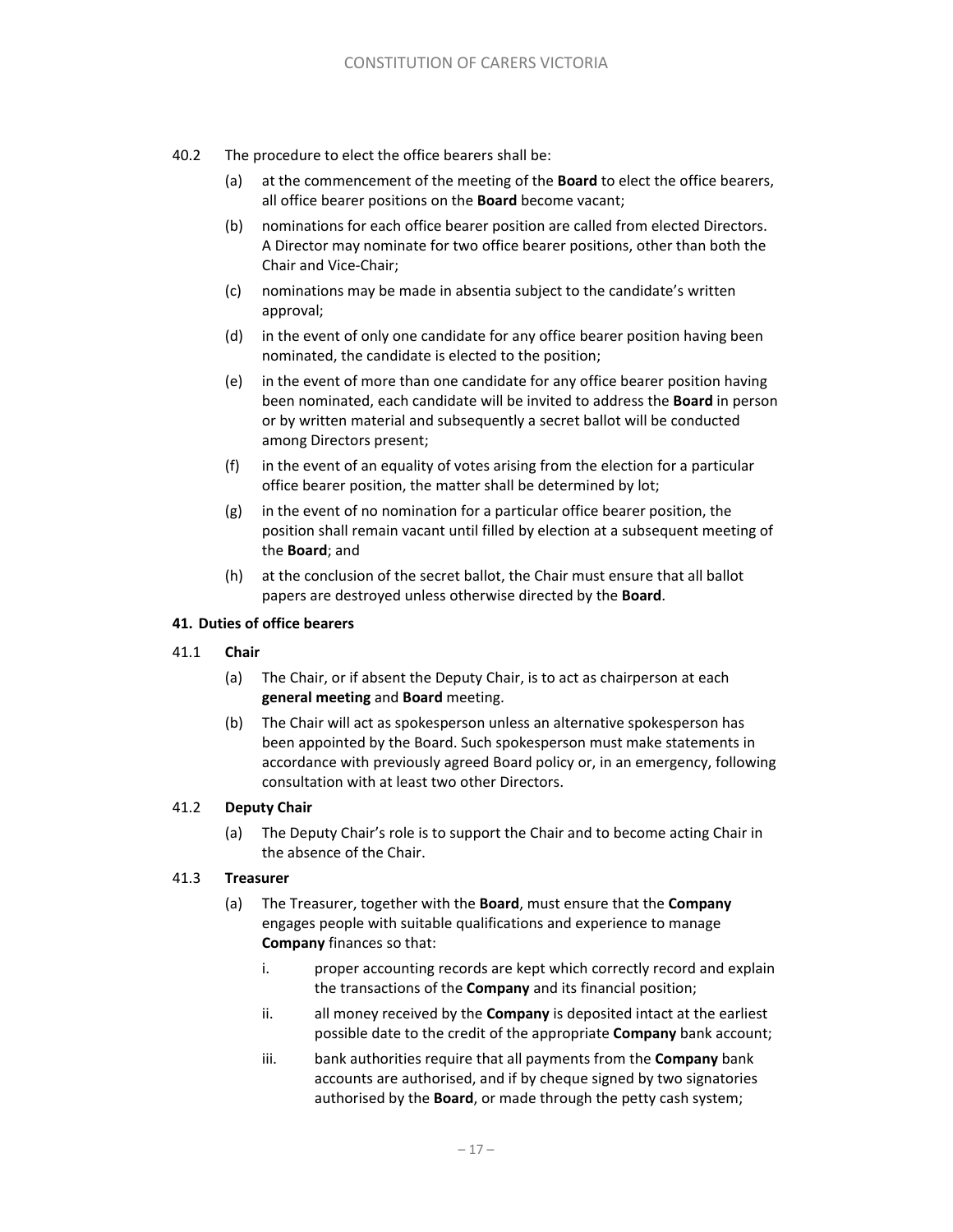- iv. any major or unusual expenditures are authorised in advance by the **Board** or a **general meeting**;
- v. receipts for all money received are promptly issued on request;
- vi. all funds are invested with a body that is approved by the **Board**;
- vii. each **Board** meeting and the annual **general meeting** receive a report on the financial position of the **Company**; and
- viii. the books and accounts of the **Company** are audited annually.
- (b) **Company** accounting records are to be held in the custody of the person primarily engaged to maintain them and under the control of the Treasurer and the **Board**. These records must be made available for inspection at the registered office by any Director, free of charge, upon giving reasonable written notice to the Treasurer or other office holding Director.

#### **42. Powers of Directors**

The Directors may use all the powers of the **company** except for powers that, under the **Corporations Act** or this constitution, may only be used by Members.

#### **43. Delegation of Directors' powers**

- 43.1 The Directors may delegate any of their powers and functions to a committee, a Director, an employee of the **company** (such as a chief executive officer) or any other person, as they consider appropriate.
- 43.2 The delegation must be recorded in the **company**'s minute book.

#### **44. Execution of documents**

The **company** may execute a document without using a common seal if the document is signed by:

- (a) two Directors of the **company;**
- (b) a Director and the Secretary; or
- (c) by persons appointed by the Board as authorised signatories for this purpose, who execute the document within the scope of their authorisation by the **Board**.

# **Secretary**

#### **45. Appointment and role of Secretary**

- 45.1 The **company** must have at least one Secretary, who may also be a Director.
- 45.2 A Secretary must be appointed by the Directors (after giving the **company** their signed consent to act as Secretary of the **company**) and may be removed by the Directors.
- 45.3 The Directors must decide the terms and conditions under which the Secretary is appointed, including any remuneration.
- 45.4 The role of the Secretary includes:
	- (a) maintaining a register of the **company**'s Members, and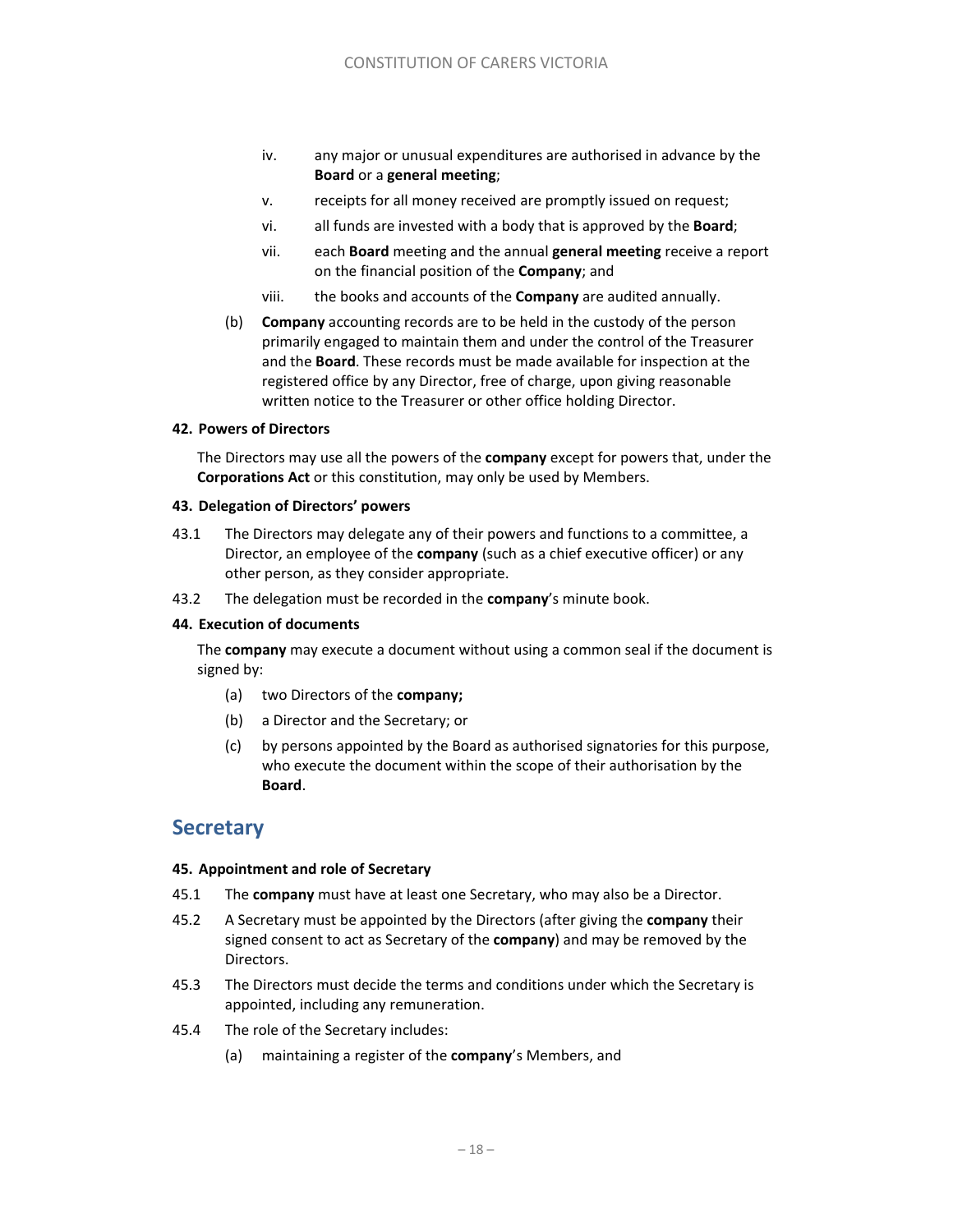(b) maintaining the minutes and other records of **general meeting**s (including notices of meetings), Directors' meetings and circular resolutions.

# **Duties of Directors**

### **46. Duties of Directors**

The Directors must comply with their duties as Directors under legislation and common law (judge‐made law), and with the duties described in governance standard 5 of the regulations made under the **ACNC Act** which are:

- (a) to exercise their powers and discharge their duties with the degree of care and diligence that a reasonable individual would exercise of they were a Director of the **Company**;
- (b) to act in good faith in the best interests of the **Company** and to further the charitable purpose(s) of the **Company** set out in Clause 6;
- (c) not to misuse their position as a Director;
- (d) not to misuse information they gain in their role as a Director;
- (e) to disclose any perceived or actual material conflicts of interest in the manner set out in Clause 47;
- (f) to ensure that the financial affairs of the **Company** are managed responsibly; and
- (g) not to allow the **Company** to operate while it is insolvent.

# **47. Conflicts of interest**

- 47.1 A Director must disclose the nature and extent of any actual or perceived material conflict of interest in a matter that is being considered at a meeting of Directors (or that is proposed in a circular resolution):
	- (a) to the other Directors; or
	- (b) if all of the Directors have the same conflict of interest, to the Members at the next **general meeting**, or at an earlier time if reasonable to do so.
- 47.2 The disclosure of a conflict of interest by a Director must be recorded in the minutes of the meeting.
- 47.3 Each Director who has a material personal interest in a matter that is being considered at a meeting of Directors (or that is proposed in a circular resolution) must not, except as provided under Clause 47.4:
	- (a) be present at the meeting while the matter is being discussed; or
	- (b) vote on the matter.
- 47.4 A Director may still be present and vote if:
	- (a) their interest arises because they are a Member of the **Company**, and the other Members have the same interest;
	- (b) their interest relates to an insurance contract that insures, or would insure, the Director against liabilities that the Director incurs as a Director of the **Company** (see Clause 61);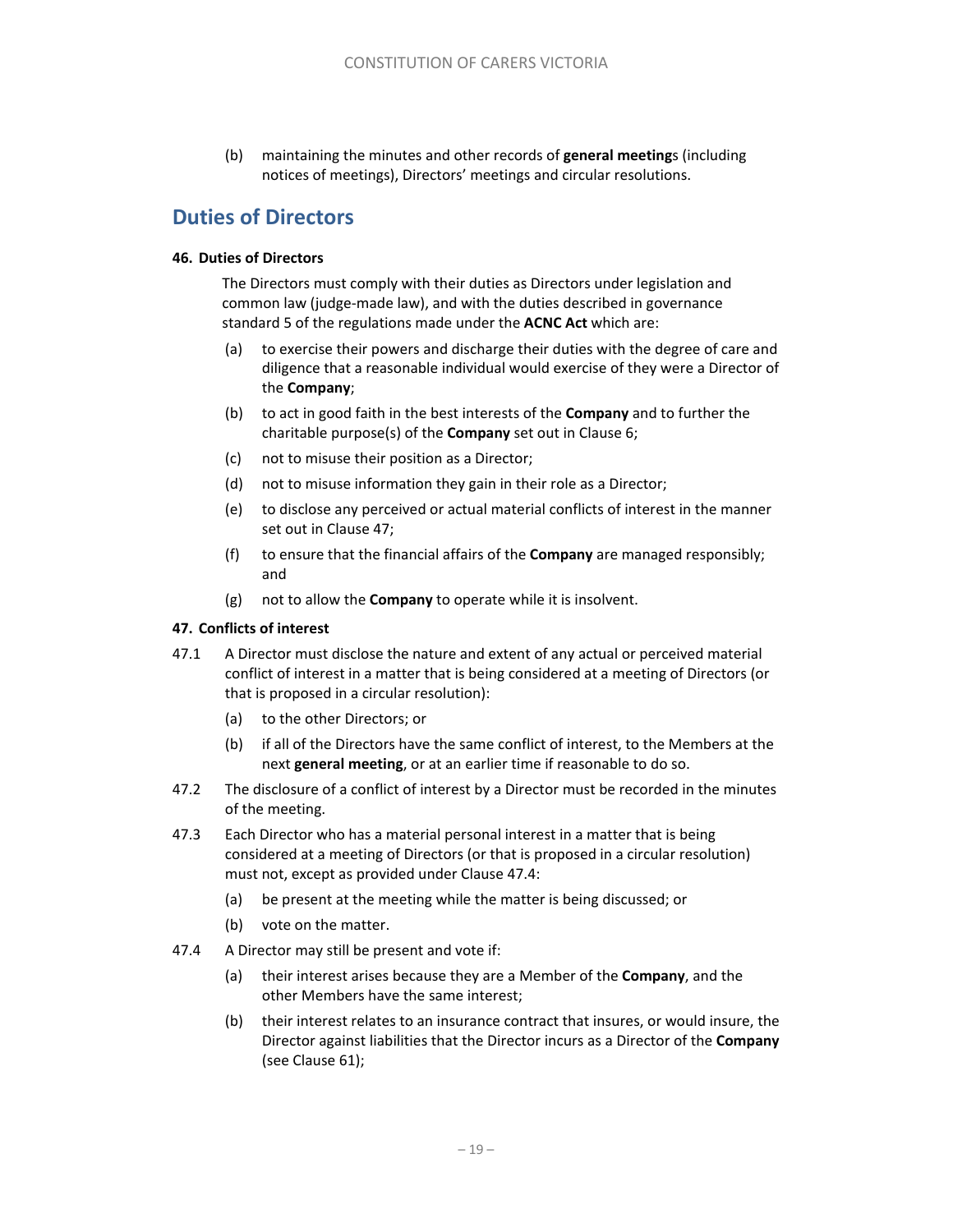- (c) their interest relates to a payment by the **Company** under Clause 64 (indemnity), or any contract relating to an indemnity that is allowed under the **Corporations Act**;
- (d) the Australian Securities and Investments Commission (ASIC) makes an order allowing the Director to vote on the matter; or
- (e) the Directors who do not have a material personal interest in the matter pass a resolution that:
	- i. identifies the Director, the nature and extent of the Director's interest in the matter and how it relates to the affairs of the **Company**; and
	- ii. says that those Directors are satisfied that the interest should not stop the Director from voting or being present.

# **Meetings of the Board**

### **48. When the Directors meet**

48.1 The Directors may decide how often, where and when they meet. At least six meetings will be held per annum.

### **49. Calling Directors' meetings**

- 49.1 A Director may call a Directors' meeting by giving reasonable notice to all of the other Directors.
- 49.2 A Director may give notice in writing or by any other means of communication that has previously been agreed to by all of the Directors.

# **50. Chairperson for Directors' meetings**

- 50.1 The **elected chairperson** is entitled to chair Directors' meetings.
- 50.2 The Directors at a Directors' meeting may choose a Director to be the chairperson for that meeting if the **elected chairperson** is:
	- (a) not present within 30 minutes after the starting time set for the meeting, or
	- (b) present but does not want to act as chairperson of the meeting.

# **51. Quorum at Directors' meetings**

- 51.1 Unless the Directors determine otherwise, the quorum for a Directors' meeting is a majority (more than 50%) of Directors
- 51.2 A quorum must be present for the whole Directors' meeting.
- 51.3 If no quorum is present within 30 minutes after the time of the meeting, the meeting is dissolved

# **52. Using technology to hold Directors' meetings**

- 52.1 The Directors may hold their meetings by using any technology (such as video or teleconferencing) that is agreed to by all of the Directors.
- 52.2 The Directors' agreement may be a standing (ongoing) one.
- 52.3 A Director may only withdraw their consent within a reasonable period before the meeting.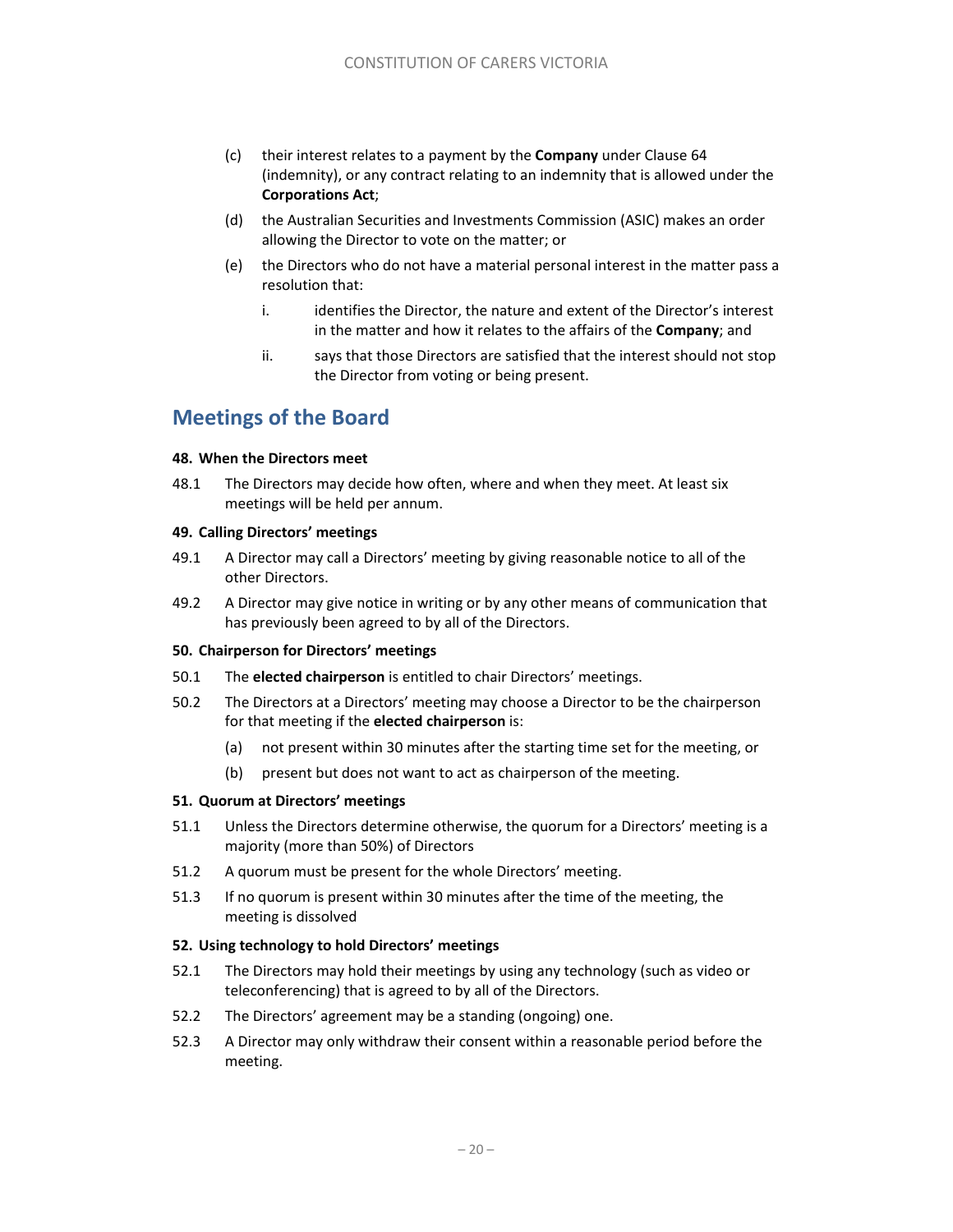#### **53. Passing Directors' resolutions**

- 53.1 Questions arising from the meeting are to be decided by consensus. If a consensus cannot be reached, a vote must be taken.
- 53.2 A Directors' resolution must be passed by a majority of the votes cast by Directors present and entitled to vote on the resolution.
- 53.3 Each Director present has one vote (including the person presiding at the meeting). The chairperson will not have a casting vote.

#### **54. Circular resolutions of Directors**

- 54.1 The Directors may pass a circular resolution without a Directors' meeting being held.
- 54.2 A circular resolution is passed if all the Directors entitled to vote on the resolution sign or otherwise agree to the resolution in the manner set out in Clause 54.3 or Clause 54.4
- 54.3 Each Director may sign:
	- (a) A single document setting out the resolution and containing a statement that they agree to the resolution, or
	- (b) separate copies of that document, as long as the wording of the resolution is the same in each copy.
- 54.4 The **company** may send a circular resolution by email to the Directors and the Directors may agree to the resolution by sending a reply email to that effect, including the text of the resolution in their reply.
- 54.5 A circular resolution is passed when the last Director signs or otherwise agrees to the resolution in the manner set out in Clause 54.3 or Clause 54.4.
- 54.6 A circular resolution passed is to be recorded in the minutes of the **Board**.

# **Complaints**

#### **55. Complaints procedure**

- 55.1 The **Board** must appoint a person to be responsible for the investigation and resolution of all complaints made to the **Board** by Members of the public and staff.
- 55.2 The person appointed by the **Board** must maintain a complaints register and submit a report to each meeting of the **Board** summarising details of all complaints received.
- 55.3 In the event that the person appointed to be responsible for the investigation of the complaint is the subject of a complaint, that person shall stand aside, and the **Board** shall appoint an interim complaints officer to deal with the matter.

# **Minutes and records**

#### **56. Minutes and records**

- 56.1 The **company** must, within one month, make and keep the following records:
	- (a) minutes of proceedings and resolutions of **general meetings**
	- (b) a copy of a notice of each **general meeting**, and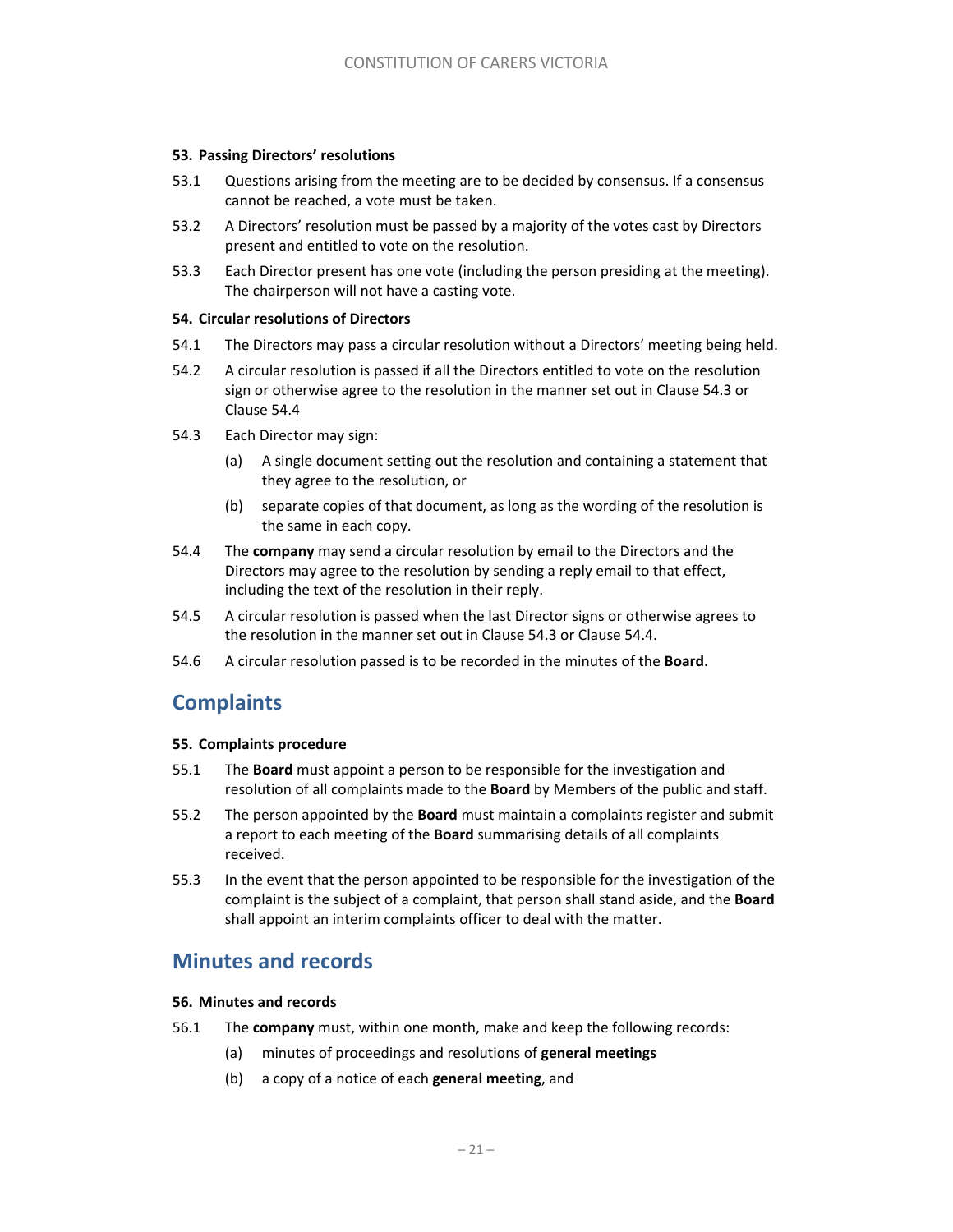- (c) a copy of a Members' statement distributed to Members under Clause 26.3.
- 56.2 The **company** must, within one month, make and keep the following records:
	- (a) minutes of proceedings and resolutions of Directors' meetings (including meetings of any committees), and
	- (b) minutes of circular resolutions of Directors.
- 56.3 To allow Category 2 Members to inspect the **company**'s records:
	- (a) the **company** must give a Category 2 Member access to the records set out in Clause 56.1, and
	- (b) the Directors may authorise a Category 2 Member to inspect other records of the **company**, including records referred to in Clause 56.2 and Clause 57.1.
- 56.4 The Directors must ensure that minutes of a **general meeting** or a Directors' meeting are signed within a reasonable time after the meeting by:
	- (a) the chairperson of the meeting, or
	- (b) the chairperson of the next meeting.
- 56.5 The Directors must ensure that minutes of the passing of a circular resolution (of Members or Directors) are signed by a Director within a reasonable time after the resolution is passed.

#### **57. Financial and related records**

- 57.1 The **company** must make and keep written financial records that:
	- (a) correctly record and explain its transactions and financial position and performance, and
	- (b) enable true and fair financial statements to be prepared and to be audited.
- 57.2 The **company** must also keep written records that correctly record its operations.
- 57.3 The **company** must retain its records for at least 7 years.
- 57.4 The Directors must take reasonable steps to ensure that the **company**'s records are kept safe.

# **Notice**

#### **58. What is notice**

- 58.1 Anything written to or from the **company** under any Clause in this constitution is written notice and is subject to Clauses 59 to 61, unless specified otherwise.
- 58.2 Clauses 60 to 61 do not apply to a notice of proxy under Clause 31.5.

#### **59. Notice to the company**

Written notice or any communication under this constitution may be given to the **company,** the Directors or the Secretary by:

- (a) delivering it to the **company**'s registered office
- (b) posting it to the **company**'s registered office or to another address chosen by the **company** for notice to be provided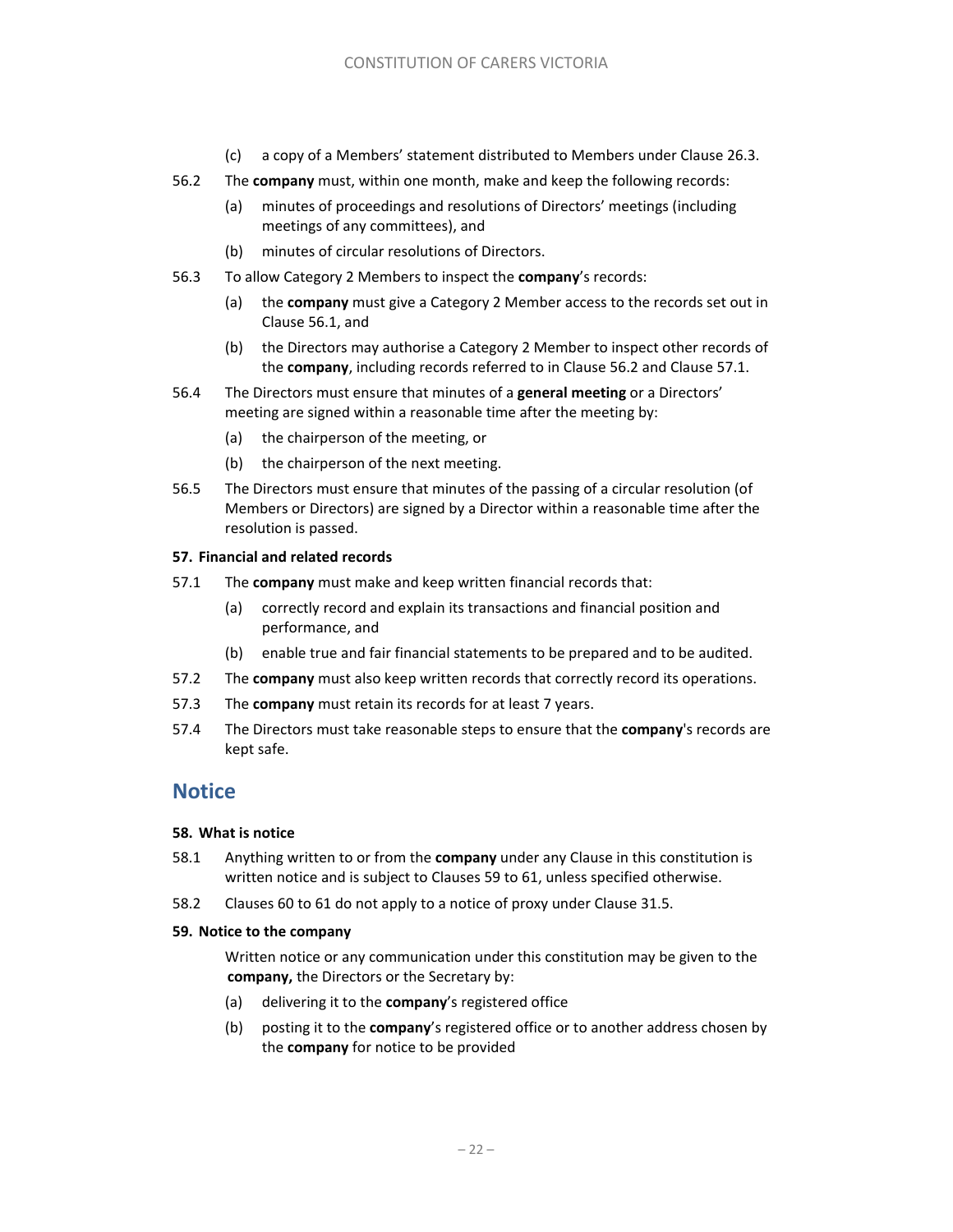- (c) sending it to an email address or other electronic address notified by the **company** to the Members as the **company**'s email address or other electronic address, or
- (d) sending it to the fax number notified by the **company** to the Members as the **company**'s fax number.

### **60. Notice to Members**

- 60.1 Written notice or any communication under this constitution may be given to a Member:
	- (a) in person;
	- (b) sending it to the email or other electronic address nominated by the Member as an alternative address for service of notices (if any);
	- (c) sending it to the fax number nominated by the Member as an alternative address for service of notices (if any); or
	- (d) if agreed to by the Member, by notifying the Member at an email or other electronic address nominated by the Member, that the notice is available at a specified place or address (including an electronic address).
- 60.2 If the **company** does not have an address for the Member, the **company** is not required to give notice in person.

# **61. When notice is taken to be given**

### A notice:

- (a) delivered in person, or left at the recipient's address, is taken to be given on the day it is delivered;
- (b) sent by post, is taken to be given on the third day after it is posted with the correct payment of postage costs;
- (c) sent by email, fax or other electronic method, is taken to be given on the business day after it is sent; and
- (d) given under Clause 60.1(d) is taken to be given on the business day after the notification that the notice is available is sent.

# **Financial year and audit**

# **62. Company's financial year**

The **company**'s financial year is from 1 July to 30 June, unless the Directors pass a resolution to change the financial year.

#### **63. Auditor**

The **company** must appoint and maintain an external auditor in accordance with the requirements of the **Corporations Act** and the **ACNC Act**.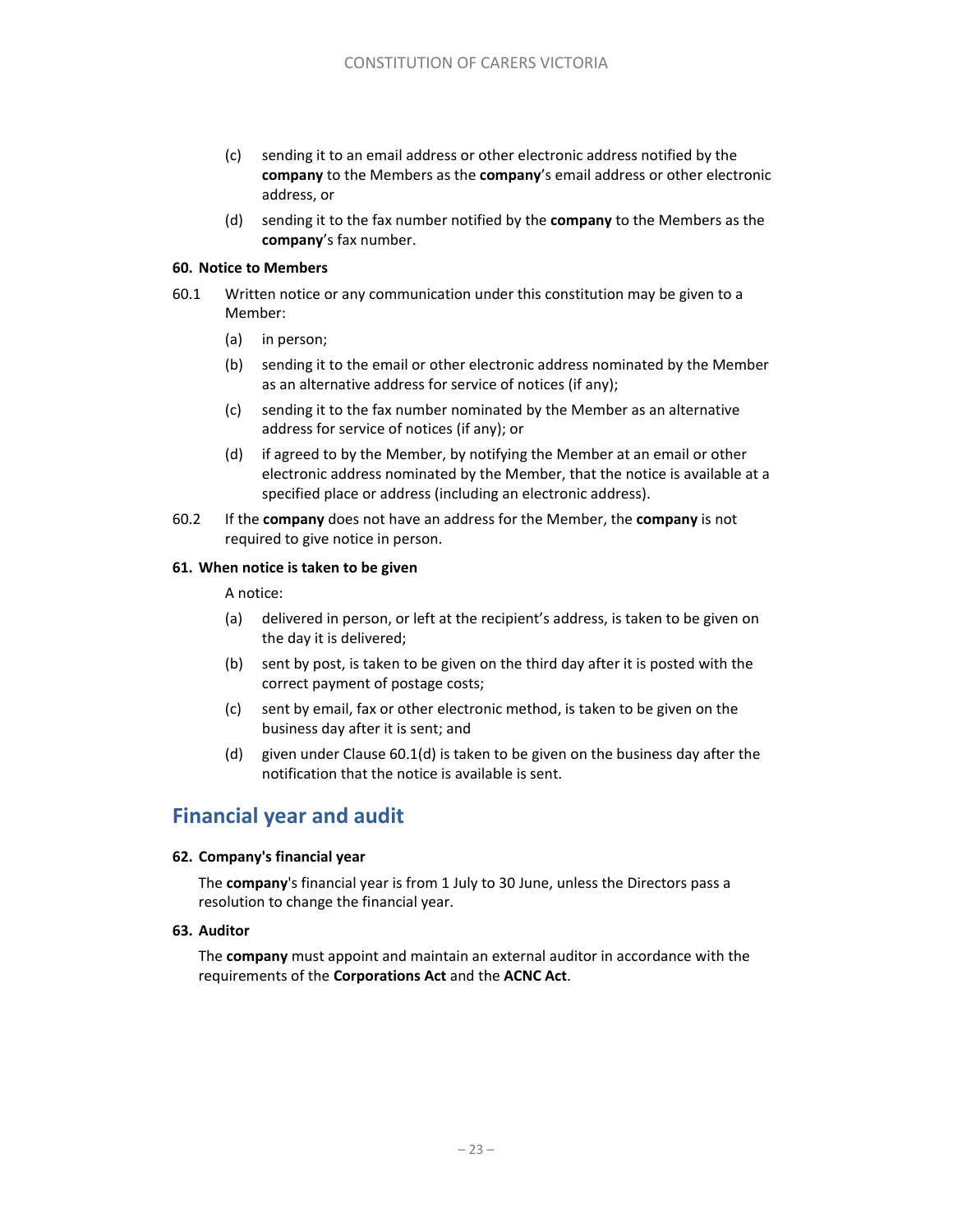# **Indemnity, insurance and access**

### **64. Indemnity**

- 64.1 The **company** indemnifies each officer of the **company** out of the assets of the **company**, to the relevant extent, against all losses and liabilities (including costs, expenses and charges) incurred by that person as an officer of the **company**.
- 64.2 In this Clause, 'officer' means a Director or Secretary and includes a Director or Secretary after they have ceased to hold that office.
- 64.3 In this Clause, 'to the relevant extent' means:
	- (a) to the extent that the **company** is not precluded by law (including the **Corporations Act**) from doing so, and
	- (b) for the amount that the officer is not otherwise entitled to be indemnified and is not actually indemnified by another person (including an insurer under an insurance policy).
- 64.4 The indemnity is a continuing obligation and is enforceable by an officer even though that person is no longer an officer of the **company**.

### **65. Insurance**

- 65.1 The **company** must effect and maintain insurance as required by law and other insurance determined by the **Board**.
- 65.2 To the extent permitted by law (including the **Corporations Act**), and if the Directors consider it appropriate, the **company** may pay or agree to pay a premium for a contract insuring a person who is or has been an officer of the **company** against any liability incurred by the person as an officer of the **company**.

#### **66. Directors' access to documents**

- 66.1 A Director has a right of access to the financial records of the **company** at all reasonable times.
- 66.2 If the Directors agree, the **company** must give a Director or former Director access to:
	- (a) certain documents, including documents provided for or available to the Directors, and
	- (b) any other documents referred to in those documents.

# **Winding up**

#### **67. Surplus assets not to be distributed to Members**

If the **company** is wound up, any **surplus assets** must not be distributed to a Member or a former Member of the **company**, unless that Member or former Member is a charity described in Clause 68.1.

#### **68. Distribution of surplus assets**

68.1 Subject to the **Corporations Act** and any other applicable Act, and any court order, any **surplus assets** (including 'gift funds' defined in Clause 68.4) that remain after the **company** is wound up must be distributed to one or more charities: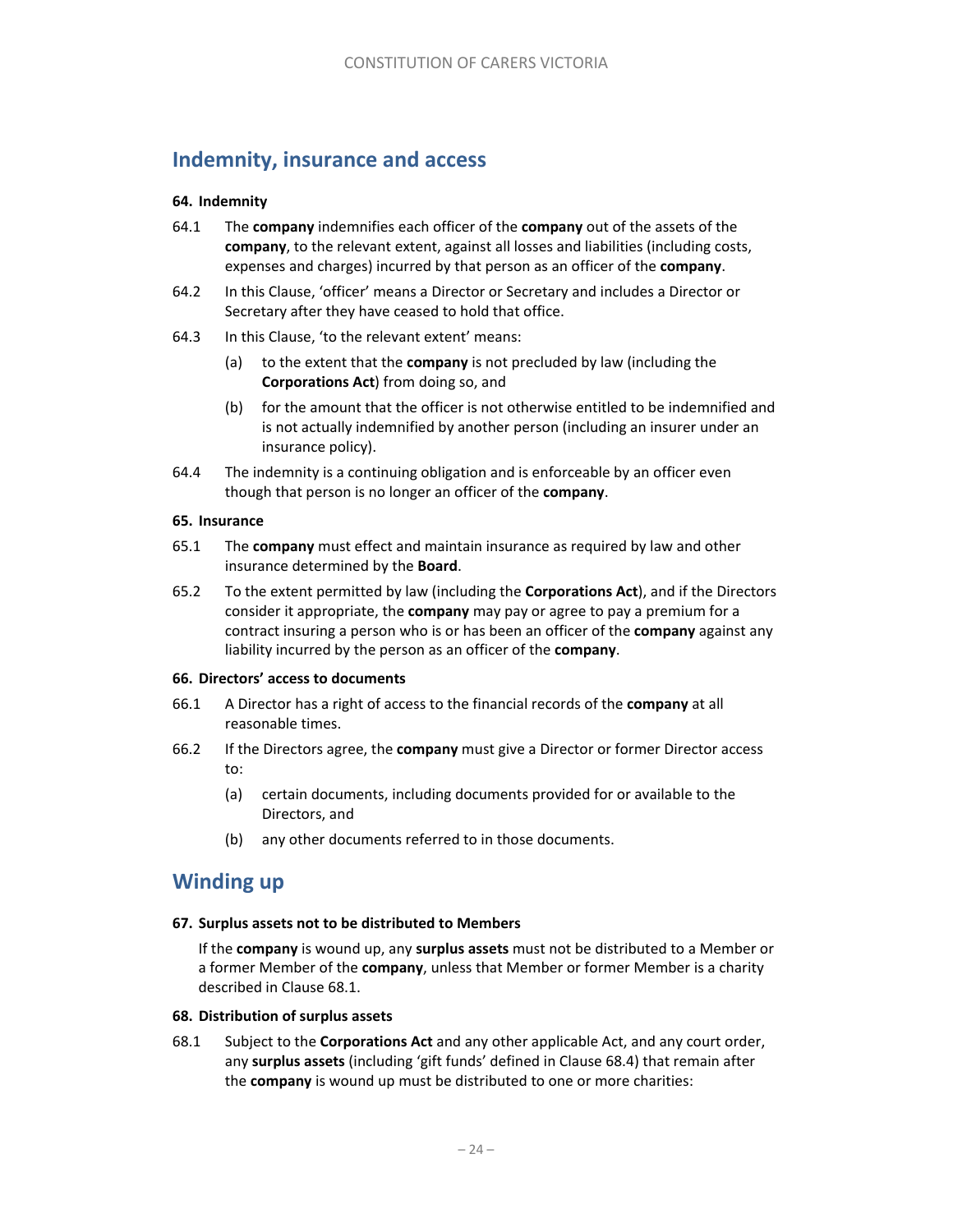- (a) with charitable purpose(s) similar to, or inclusive of, the purpose(s) in Clause 6,
- (b) which also prohibit the distribution of any **surplus assets** to its Members to at least the same extent as the **company**, and
- (c) that is or are deductible gift recipients within the meaning of the Income Tax Assessment Act 1997 (Cth).
- 68.2 The decision as to the charity or charities to be given the **surplus assets** must be made by a **special resolution** of Members at or before the time of winding up. If the Members do not make this decision, the **company** may apply to the Supreme Court to make this decision.
- 68.3 If the **company's** deductible gift recipient endorsement is revoked (whether or not the **company** is to be wound up), any surplus gift funds must be transferred to one or more charities that meet the requirements of 68.1(a) and (b), as decided by the Directors.
- 68.4 For the purposes of this Clause:
	- (a) 'gift funds' means:
		- (i) Gifts of money or property for the principal purpose of the company
		- (ii) Contributions made in relation to a fund‐raising event held for the principal purpose of the **company**, and
		- (iii) Money received by the **company** because of such gifts and contributions.
	- (b) 'contributions' and 'fund‐raising event' have the same meaning as in Division 30 of the *Income Tax Assessment Act 1997* (Cth).

# **Definitions and interpretation**

#### **69. Definitions**

In this constitution:

**ACNC Act** means the *Australian Charities and Not‐for‐profits Commission Act 2012*  (Cth)

**Board** means the Directors of the **company** acting as the Board of the **company**

**Carer** means a person who is providing or who has provided unpaid care and support to family Members or friends who have a disability, mental illness, chronic condition, addiction, terminal illness or who are aged

**Caring** has a corresponding meaning to the above

**Company** means the **company** referred to in Clause 1

**Corporations Act** means the *Corporations Act 2001* (Cth)

**elected chairperson** means the Chair, or a person appointed to chair a meeting in accordance with this constitution

**general meeting** means a meeting of Members and includes the annual **general meeting**, under Clause 18